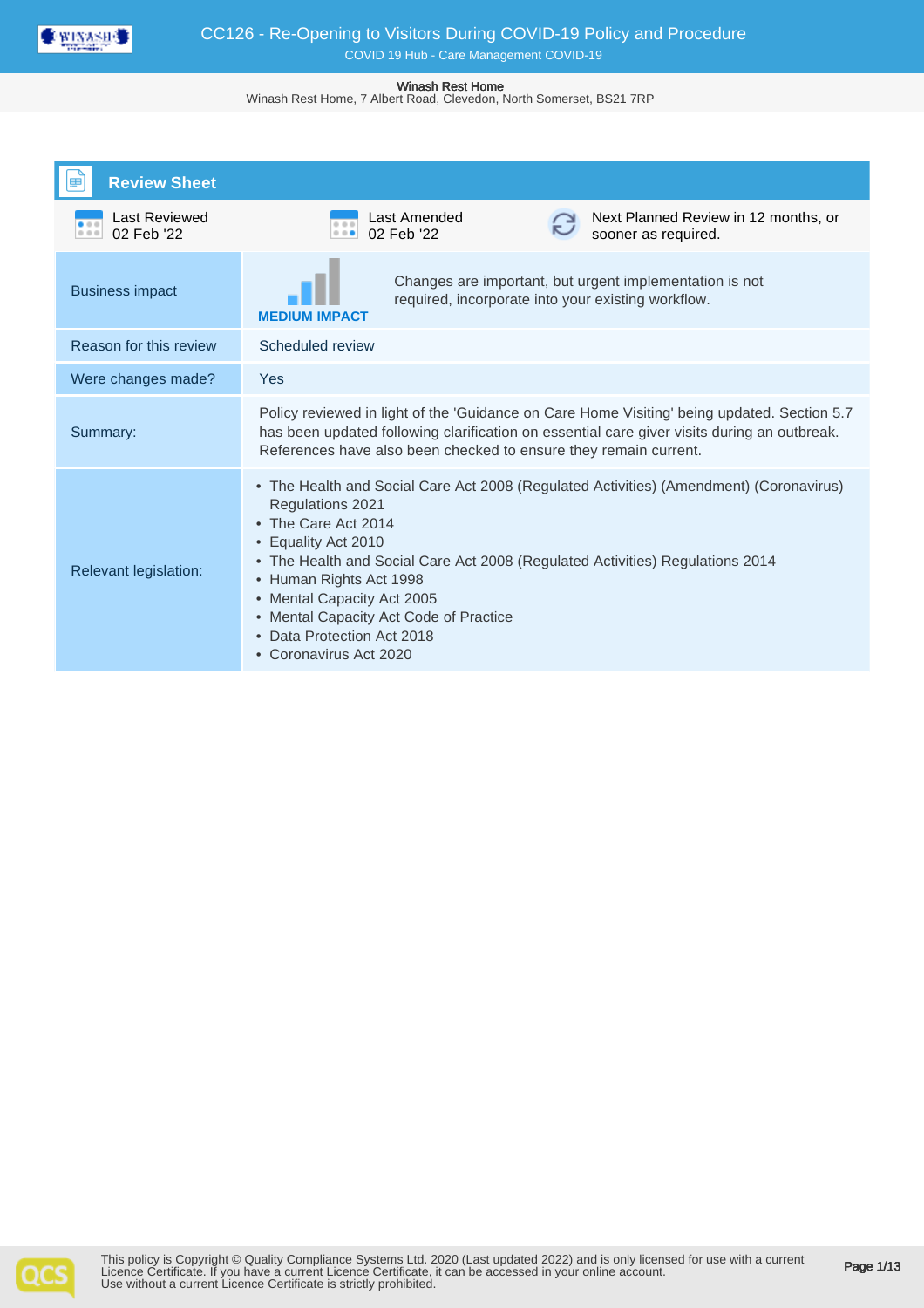

Winash Rest Home, 7 Albert Road, Clevedon, North Somerset, BS21 7RP

| Underpinning<br>knowledge - What have<br>we used to ensure that<br>the policy is current: | • Author: Department of Health and Social Care, (2022), Testing for professionals visiting<br>care homes. [Online] Available from:<br>https://www.gov.uk/government/publications/coronavirus-covid-19-testing-in-adult-care-<br>homes/testing-for-professionals-visiting-care-homes [Accessed: 2/2/2022]<br>• Author: Department of Health and Social Care, (2022), Coronavirus: how to stay safe<br>and help prevent the spread. [Online] Available from:<br>https://www.gov.uk/guidance/covid-19-coronavirus-restrictions-what-you-can-and-<br>cannot-do [Accessed: 2/2/2022]<br>• Author: Department of Health and Social Care, (2022), Coronavirus (COVID-19) testing<br>for adult social care settings. [Online] Available from:<br>https://www.gov.uk/government/publications/coronavirus-covid-19-testing-for-adult-<br>social-care-settings [Accessed: 2/2/2022]<br>• Author: British Geriatrics Society, (2020), COVID-19: Managing the COVID-19<br>pandemic in care homes for older people. [Online] Available from:<br>https://www.bgs.org.uk/resources/covid-19-managing-the-covid-19-pandemic-in-care-<br>homes# edn2 [Accessed: 2/2/2022]<br>• Author: GOV.UK, (2021), COVID-19: how to work safely in care homes. [Online]<br>Available from: https://www.gov.uk/government/publications/covid-19-how-to-work-<br>safely-in-care-homes [Accessed: 2/2/2022]<br>• Author: GOV.UK, (2022), Guidance on care home visiting. [Online] Available from:<br>https://www.gov.uk/government/publications/visiting-care-homes-during-<br>coronavirus/update-on-policies-for-visiting-arrangements-in-care-homes [Accessed:<br>2/2/2022]<br>• Author: The Care Provider Alliance, (2021), Visitors' protocol - CPA briefing for care<br>providers. [Online] Available from: https://careprovideralliance.org.uk/coronavirus-<br>visitors-protocol [Accessed: 2/2/2022]<br>• Author: GOV.UK, (2022), Coronavirus (COVID-19): admission and care of people in<br>care homes. [Online] Available from:<br>https://www.gov.uk/government/publications/coronavirus-covid-19-admission-and-care-<br>of-people-in-care-homes [Accessed: 2/2/2022]<br>• Author: UK Health Security Agency, (2022), Coronavirus (COVID-19) testing in adult<br>care homes. [Online] Available from:<br>https://www.gov.uk/government/publications/coronavirus-covid-19-testing-in-adult-care-<br>homes [Accessed: 2/2/2022] |
|-------------------------------------------------------------------------------------------|--------------------------------------------------------------------------------------------------------------------------------------------------------------------------------------------------------------------------------------------------------------------------------------------------------------------------------------------------------------------------------------------------------------------------------------------------------------------------------------------------------------------------------------------------------------------------------------------------------------------------------------------------------------------------------------------------------------------------------------------------------------------------------------------------------------------------------------------------------------------------------------------------------------------------------------------------------------------------------------------------------------------------------------------------------------------------------------------------------------------------------------------------------------------------------------------------------------------------------------------------------------------------------------------------------------------------------------------------------------------------------------------------------------------------------------------------------------------------------------------------------------------------------------------------------------------------------------------------------------------------------------------------------------------------------------------------------------------------------------------------------------------------------------------------------------------------------------------------------------------------------------------------------------------------------------------------------------------------------------------------------------------------------------------------------------------------------------------------------------------------------------------------------------------------------------------------------------------------------------------------------------------------------------------------------------------------------------------------------------------------------------------------------|
| Suggested action:                                                                         | • Encourage sharing the policy through the use of the QCS App                                                                                                                                                                                                                                                                                                                                                                                                                                                                                                                                                                                                                                                                                                                                                                                                                                                                                                                                                                                                                                                                                                                                                                                                                                                                                                                                                                                                                                                                                                                                                                                                                                                                                                                                                                                                                                                                                                                                                                                                                                                                                                                                                                                                                                                                                                                                          |
| <b>Equality Impact</b><br>Assessment:                                                     | QCS have undertaken an equality analysis during the review of this policy. This statement is<br>a written record that demonstrates that we have shown due regard to the need to eliminate<br>unlawful discrimination, advance equality of opportunity and foster good relations with<br>respect to the characteristics protected by equality law.                                                                                                                                                                                                                                                                                                                                                                                                                                                                                                                                                                                                                                                                                                                                                                                                                                                                                                                                                                                                                                                                                                                                                                                                                                                                                                                                                                                                                                                                                                                                                                                                                                                                                                                                                                                                                                                                                                                                                                                                                                                      |

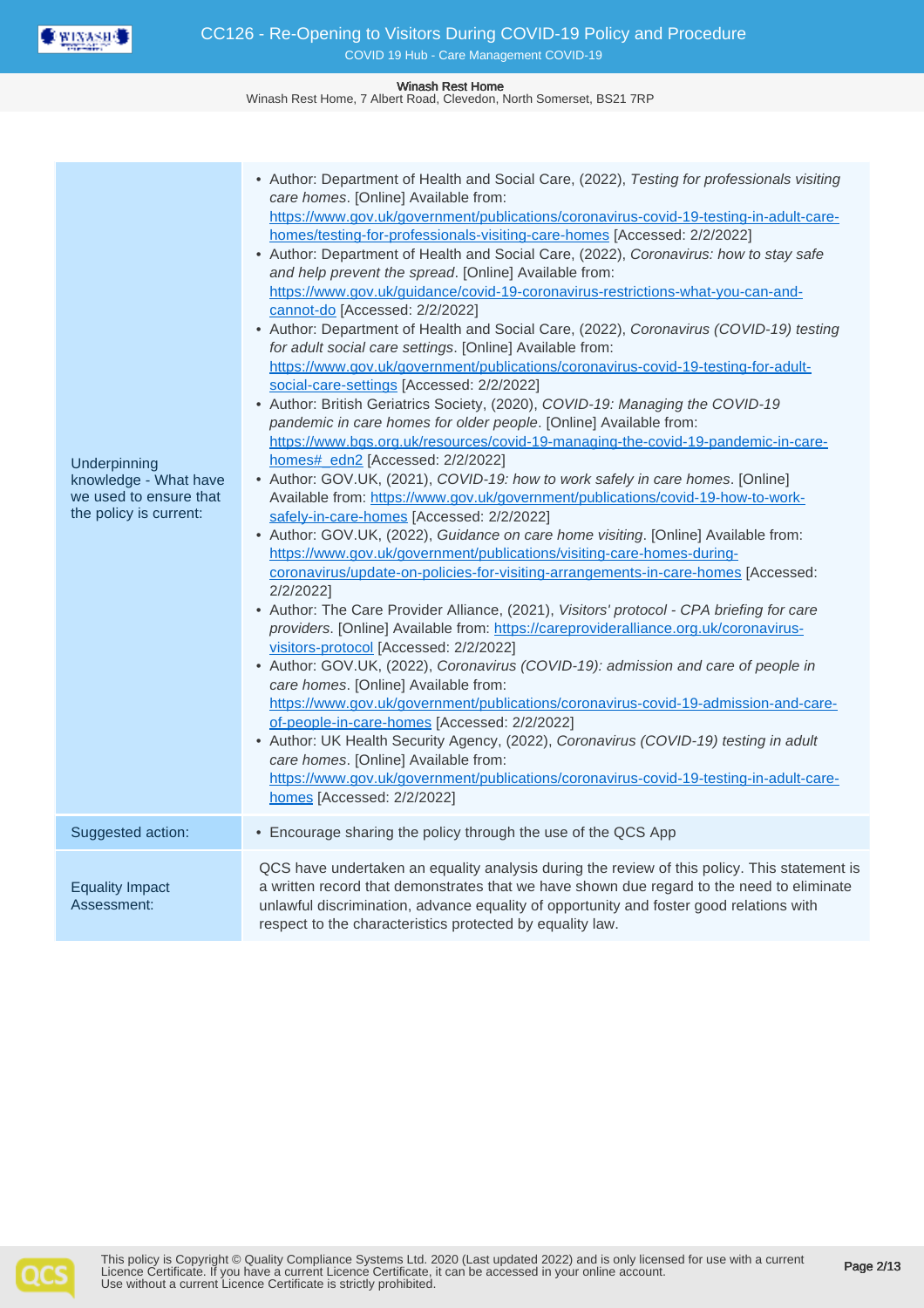

Winash Rest Home, 7 Albert Road, Clevedon, North Somerset, BS21 7RP

## **1. Purpose**

**1.1** This policy provides direction and guidance to help staff and Residents support the opportunity to safely receive visitors during COVID-19, while reducing the risk of its introduction to, or spread within, Winash Rest Home.

**1.2** To support Winash Rest Home in meeting the following Key Lines of Enquiry:

| <b>Key Question</b> | <b>Key Lines of Enguiry</b>                                                                                                                                                   |
|---------------------|-------------------------------------------------------------------------------------------------------------------------------------------------------------------------------|
| <b>CARING</b>       | C2: How does the service support people to express their views and be<br>actively involved in making decisions about their care, support and<br>treatment as far as possible? |
| <b>EFFECTIVE</b>    | E5: How are people supported to live healthier lives, have access to<br>healthcare services and receive ongoing healthcare support?                                           |
| <b>SAFE</b>         | S2: How are risks to people assessed and their safety monitored and<br>managed so they are supported to stay safe and their freedom is<br>respected?                          |
| <b>SAFE</b>         | S5: How well are people protected by the prevention and control of<br>infection?                                                                                              |
| WELL-LED            | W5: How does the service work in partnership with other agencies?                                                                                                             |

**1.3** To meet the legal requirements of the regulated activities that {Winash Rest Home} is registered to provide:

- 1 The Health and Social Care Act 2008 (Regulated Activities) (Amendment) (Coronavirus) Regulations 2021
- The Care Act 2014
- Equality Act 2010
- The Health and Social Care Act 2008 (Regulated Activities) Regulations 2014
- Human Rights Act 1998
- **Mental Capacity Act 2005**
- **Mental Capacity Act Code of Practice**
- Data Protection Act 2018
- Coronavirus Act 2020

# **2. Scope**

- **2.1** The following roles may be affected by this policy:
- All staff
- **2.2** The following Residents may be affected by this policy:
- Residents
- **2.3** The following stakeholders may be affected by this policy:
- Family
- Advocates
- Representatives
- Commissioners
- External health professionals
- Local Authority
- Care Quality Commission
- **Director of Public Health**

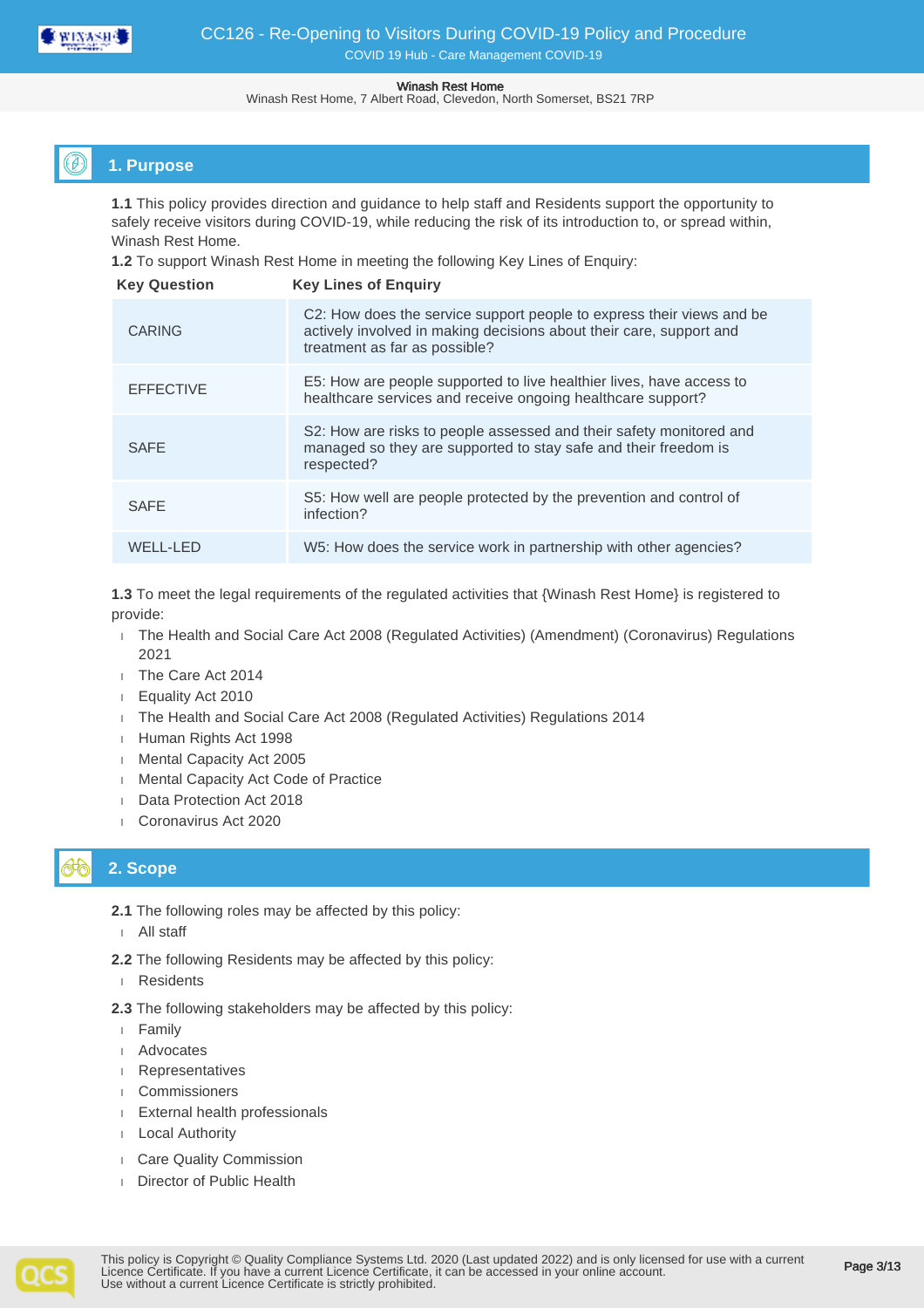

Winash Rest Home, 7 Albert Road, Clevedon, North Somerset, BS21 7RP

## **3. Objectives**

**3.1** Winash Rest Home acknowledges that Residents have the right to freedom of movement and this includes the right for Residents to see their families. This policy seeks to balance the rights of Residents and the duties and responsibilities of Winash Rest Home.

**3.2** Winash Rest Home recognises and values the vast role that families play in the wellbeing and care of Residents and endeavours to maintain this contact within the realms and scope of best, safe practice. **3.3** Winash Rest Home will have regard for the current national guidance in operation and seek to understand the rules that apply that impact Winash Rest Home.

## **4. Policy**

**4.1** We recognise the significant impact the closure to visitors during the pandemic has had on our Residents, their families, and on our teams. Winash Rest Home will seek to enable visiting wherever it is safe to do so, in line with government guidance and where proportionate steps can be managed. Advice will be sought in line with the [Guidance on Care Home Visiting](https://www.gov.uk/government/publications/visiting-care-homes-during-coronavirus/update-on-policies-for-visiting-arrangements-in-care-homes#outdoor-visiting) from the Department of Health and Social Care and local advice from the Director of Adult Social Services at North Somerset. Winash Rest Home will ensure that there are clear channels of communication between all stakeholders.

**4.2** In the event of any suspected or actual outbreak of COVID-19, or a suspected or known case of COVID-19 within Winash Rest Home, or where national guidance dictates, visitor restrictions may need to be immediately implemented which suspend some of these enabling approaches and will include exclusion of any non-essential visitors. This will be implemented in a transparent manner with open and clear communication to Residents and relevant family members.

Winash Rest Home is responsible for ensuring that the right visiting arrangements are in place for each Resident, facilitating visiting as much as possible and appropriate to an individual's situation, but made as safe as possible, including the appropriate infection prevention control measures. We will ensure that we communicate well with Residents to enable good and timely decisions around care and to support visits in the final months and weeks of life and this is reflected in their individual Care Plan and Visitors Care Plan. **4.3** Winash Rest Home will actively involve Residents, their relatives or friends, any advocates, commissioners and appropriate members of the multidisciplinary team and, where appropriate, volunteers in decisions and procedures relating to visitors, including visitor testing.

**4.4** Winash Rest Home will communicate the Visitor Code of Conduct. Where there is a violation of this agreement, Winash Rest Home will discuss this with the Resident and/or visitor. Where the violation puts (or will put) staff, Residents or the wider community at risk, Winash Rest Home does reserve the right to reassess the visitors policy on a case-by-case basis.

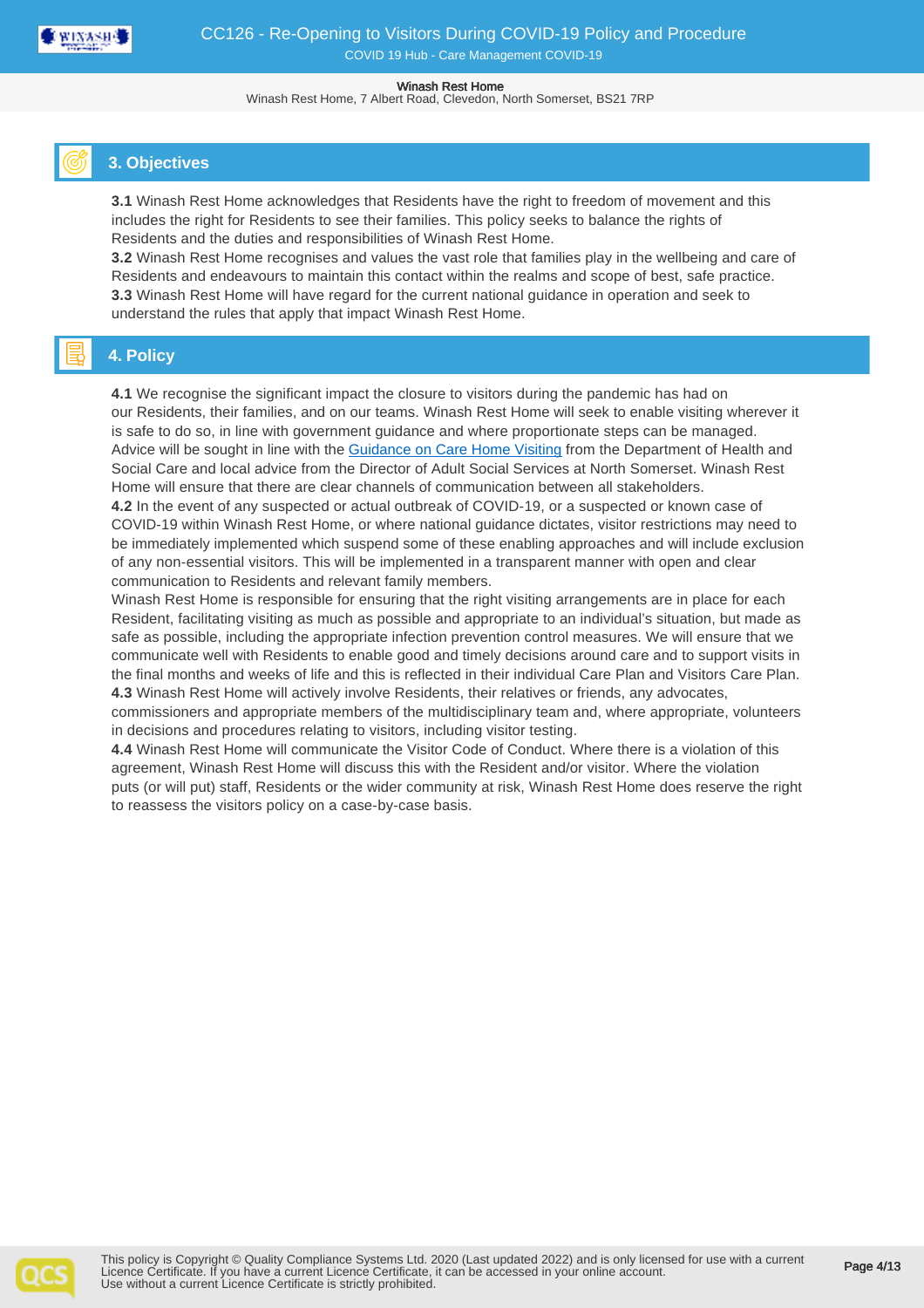

Winash Rest Home, 7 Albert Road, Clevedon, North Somerset, BS21 7RP

# **5. Procedure**

## **5.1 Dynamic Risk Assessments**

Prior to visits being allowed within Winash Rest Home, Heather House will refer to advice from the local Director of Public Health, as well as any additional advice or guidance from the local Infection Control Lead from the Clinical Commissioning Group and the local Health Protection Team (HPA) and national guidance. They will assess the suitability of a specified level of visiting, taking into account relevant infection and growth rates. They will also advise Winash Rest Home if visiting needs to cease in response to an outbreak.

In addition, Winash Rest Home will ensure that it submits requested information where required, such as test results of staff and Residents and the [Capacity Tracker](https://carehomes.necsu.nhs.uk/) information, that supports the HPA to determine the level of visiting.

Winash Rest Home will ensure that it has measures in place to immediately suspend visiting (except for exceptional circumstances such as end of life) in the event of a confirmed or suspected outbreak, or on public health instruction or as a response to national guidance.

## **5.2 Risk Assessment Process**

Winash Rest Home must take a dynamic, risk-based approach to how it facilitates and manages visits. This must take into consideration the following:

- The safety of the Resident receiving a visit
- The safety of all Residents at Winash Rest Home
- The safety of staff and visitors
- How to minimise the risk of any COVID-19 infection
- **Mental Capacity and communication barriers where Lateral Flow Testing (LFT) is not available and** outdoor or screen visits have to take place
- Whether Residents or staff or visitors are in an extremely clinically vulnerable group. This however should not prevent a Resident receiving visitors in the same way as other Residents and advice can be sought from the GP
- The provisions and needs outlined in the Resident's Care Plan
- The appropriate levels of staff to support the LFT of visitors
- The appropriate levels of staff to ensure adequate cleaning of indoor areas
- The results from staff and Resident testing
- The procedure for visitor testing at Winash Rest Home
- The availability of LFT'S
- The availability of suitable outdoor visiting areas during the winter or screen visits where LFTs are not available
- The willingness of visitors to follow the visitor policy and code
- The willingness of Resident's to follow the visitor policy and code
- The government rules in place which impact on the type of visits allowed

Agreed outcomes identified from the risk assessment must be recorded on the Resident's Care Plan and communicated to staff. If a Resident has a social worker, they should be called upon if needed to determine the outcome of risk and the measures to put in place. Every Resident will have a Visitor Care Plan in place.

## **5.3 Types of Visits and National Restrictions**

The Government varies restrictions depending on the impact of the COVID-19 virus. The restrictions include residential care and how visiting can be enabled. This guidance is subject to change and the up-todate [guidance](https://www.gov.uk/government/publications/visiting-care-homes-during-coronavirus/update-on-policies-for-visiting-arrangements-in-care-homes) should be followed.

Visits in exceptional circumstances, such as end of life, should always be supported and enabled. Families and Residents should be supported to plan end of life visiting more deliberately, with the assumption that visiting will be enabled to happen not just towards the very end of life.

## **5.4 Human Rights During the COVID-19 Pandemic**

When considering their visiting policy, Winash Rest Home will consider the legal decision-making framework, offered by the Mental Capacity Act, individually for each Resident and will not make blanket decisions for groups of people. Winash Rest Home will use the [ethical framework for adult social care](https://www.gov.uk/government/publications/covid-19-ethical-framework-for-adult-social-care), and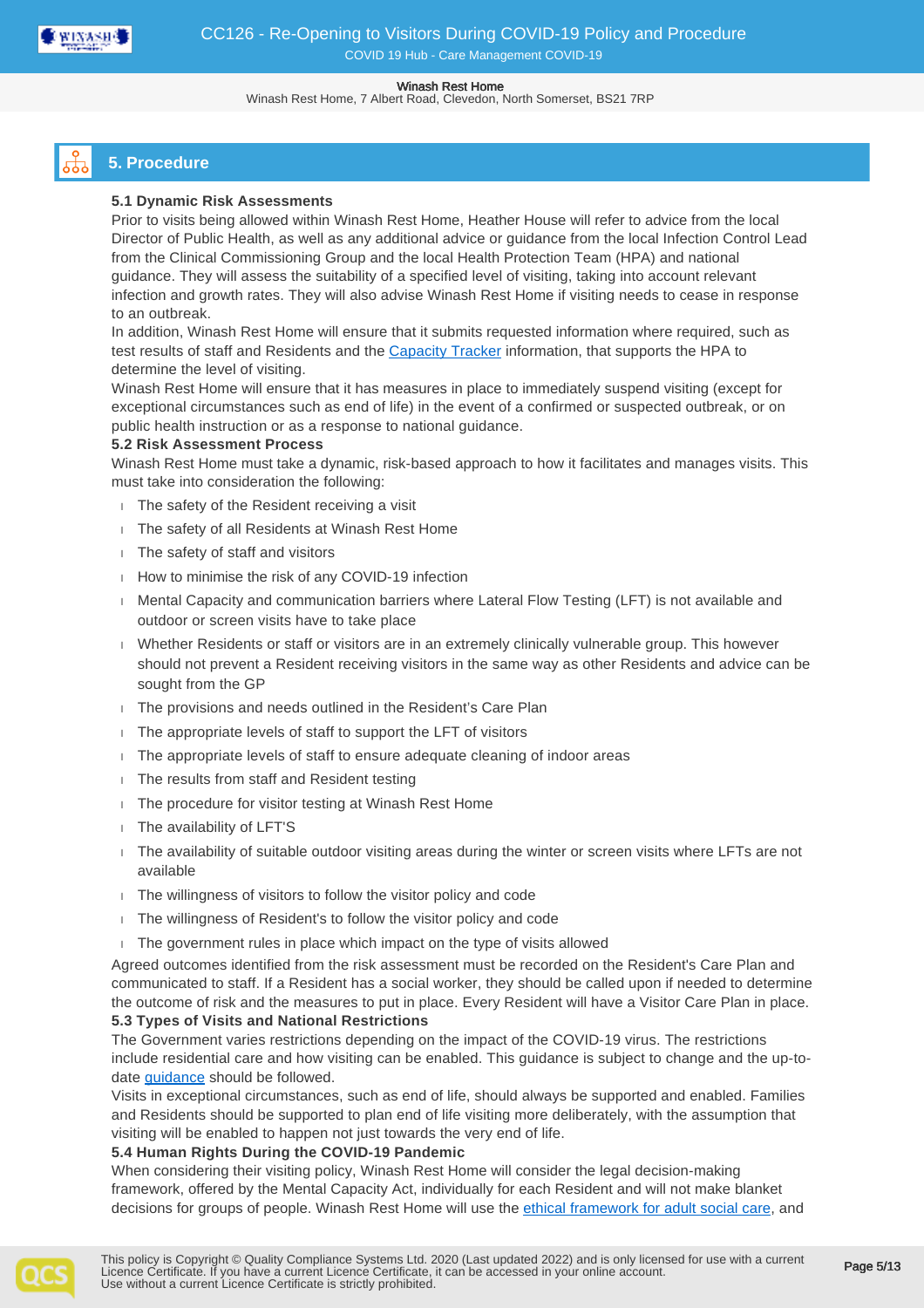

Winash Rest Home, 7 Albert Road, Clevedon, North Somerset, BS21 7RP

the wellbeing duty in [section 1 of the Care Act 2014](http://www.legislation.gov.uk/ukpga/2014/23/section/1/enacted) as part of any decision making processes. Winash Rest Home will ensure that:

- Residents are consulted. Article 8 of the Human Rights Act can be breached to maintain public health, but the benefit of non-symptomatic relatives visiting must be assessed against the risk of virus transmission
- $\Box$  The least restrictive options must be considered and a proportionate response taken
- Any decisions taken are recorded
- Additional ways of supporting Residents to stay in touch with family and friends outside Winash Rest Home are used, such as WhatsApp video calls, phone calls etc. in between face-to-face visiting
- A range of meaningful activities are offered
- People with Lasting Power of Attorney will be considered and consulted
- There is a review of Residents with Lasting Power of Attorney for Health and Welfare in place
- Winash Rest Home will encourage Residents who have the capacity to discuss how they would like to be treated if they become unwell

### **5.5 Alternative Approaches to Maintaining Contact with Relatives**

All staff will continue to identify innovative ways of enabling Residents to maintain contact with loved ones outside of face-to-face visits, so that the Resident can stay in touch with their wider group of friends and family who are not their designated constant visitor. Existing methods of virtual communication will continue to be promoted and will include the use of features such as Zoom, WhatsApp and Skype. Staff will ensure that Residents are fully supported to use these features. Further information is available in the QCS Resource Centre on visiting in relation to technology use.

### **5.6 Keeping People Informed**

The Registered Manager will ensure that Residents, staff and family members are kept fully informed of how visits will be enabled and the circumstances in which Winash Rest Home may have to close to visitors. Heather House will provide information that meets the communication preferences of Residents and staff and will make use of the provided literature (refer to the 'Forms' section) that offers further explanation. Heather House will provide clear, fair guidance to enable all Residents the opportunity for a visit. This may include identifying named visitors who will agree to undertake LFT at each visit or the circumstances when visiting may have to cease (i.e. in an outbreak). Winash Rest Home will keep up to date with the government guidelines on visiting.

## **5.7 Residents' Visitors**

- There are no nationally set direct restrictions on visiting in care homes
- All Residents can nominate an essential care giver who will have testing and use PPE in line with staff at Winash Rest Home
- An essential care giver can enter Winash Rest Home even in the event of an outbreak or during periods of isolation, providing they do not have COVID-19
- Where the Resident has COVID-19, an essential care giver may still visit in exceptional circumstances, such as at end of life or severe distress, providing the appropriate infection prevention and control measures are followed and consideration is given to the vulnerability and vaccination status of the essential care giver
- $\Box$  In some cases, a Resident may require support from more than one essential care giver and this will be considered on an individual basis by Heather House
- Where Residents lack the capacity to choose an essential care giver, Winash Rest Home will discuss the situation with an attorney, deputy, relative or friend to determine the Resident's best interests

### **5.8 Close Contact with Someone with COVID-19**

Where visitors are identified as a close contact of someone with COVID-19 but are fully vaccinated and not required to self-isolate, they should still not visit Winash Rest Home unless it is absolutely necessary. Where a visit is deemed necessary, the visitor must have received a negative result prior to their visit, and a negative test result earlier in the day of their visit.

Where Residents have been identified as close contacts of someone who has tested positive for COVID-19, they do not need to self-isolate as long as they are fully vaccinated and they can continue to receive visitors as normal. Residents should avoid receiving visitors who are clinically extremely vulnerable for 10 days after they have been in contact with a COVID-19 positive case, except in exceptional circumstances.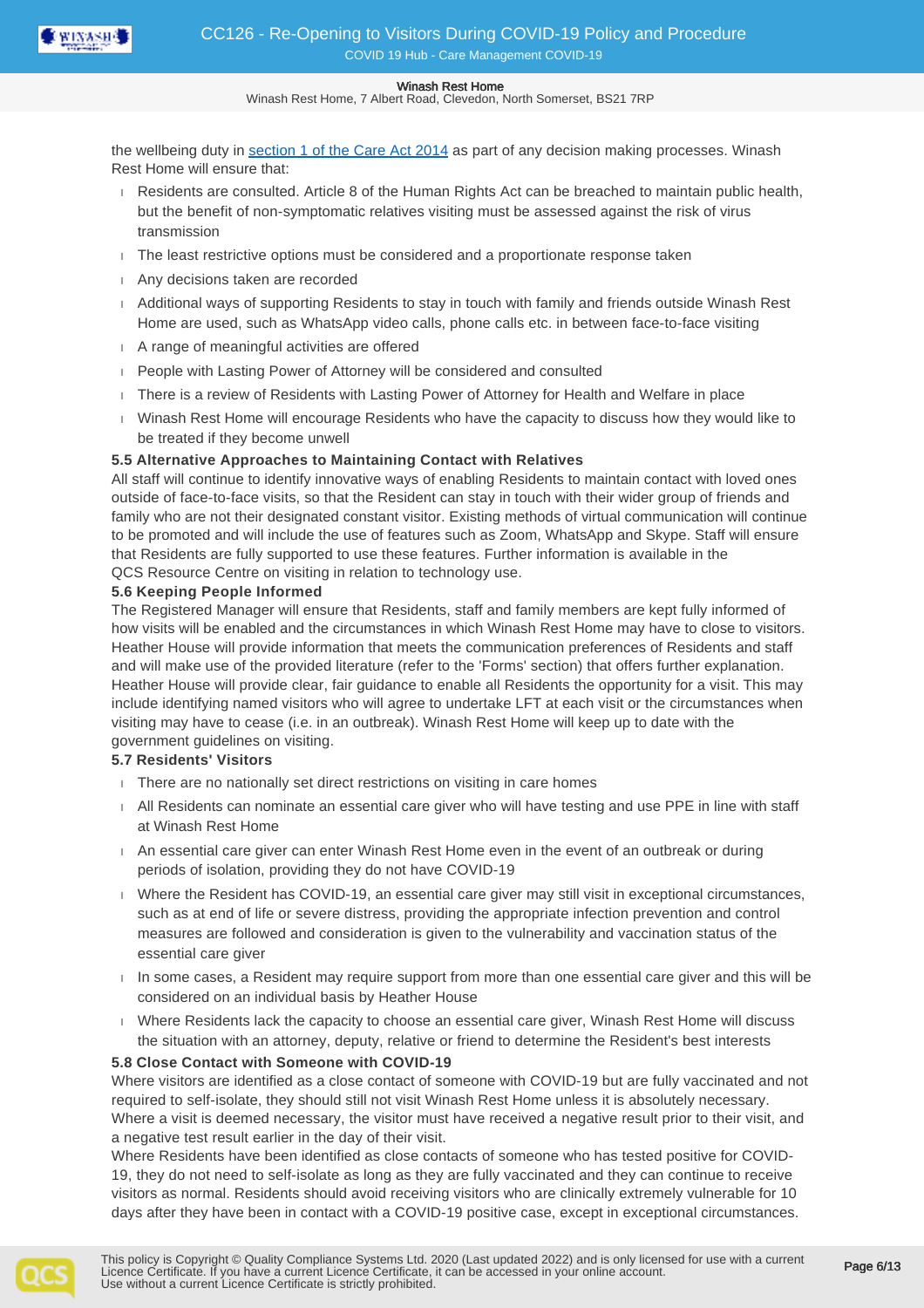

Winash Rest Home, 7 Albert Road, Clevedon, North Somerset, BS21 7RP

Where possible, Residents identified as close contacts should undertake a COVID-19 test, and following this, undertake daily lateral flow testing for up to 10 days.

Anyone not fully vaccinated and a close contact of someone with COVID-19 must follow [self-isolation](https://www.gov.uk/government/publications/covid-19-stay-at-home-guidance/stay-at-home-guidance-for-households-with-possible-coronavirus-covid-19-infection) rules. **5.9 Visit Management Protocols at Winash Rest Home**

**Pre-Visit**

- All visit arrangements should be planned in advance of the visit at Winash Rest Home. Ad-hoc or unannounced visits may not be possible
- Visitors will be made aware when the visit is booked that they must not visit when unwell or displaying any signs of a cold/flu, respiratory or COVID-19 symptoms or if they have been in contact with anyone who has been/is displaying symptoms of COVID-19
- The Visitor Code will be clearly displayed and will be provided to the visitor(s) prior to their visit
- Visitors will be made aware not to travel to Winash Rest Home if they are coming from an area that has been placed at high risk
- Visitors will be made aware of the visitor testing procedure at Winash Rest Home
- $I$  It is strongly recommended that visitors are vaccinated prior to visiting Winash Rest Home to reduce the risk of transmission of infection
- Winash Rest Home will appoint an allocated member of staff to ensure that visitors' testing is completed correctly, and that visitors don and doff PPE correctly

## **On the Day**

- On arrival, the visitor(s) must report to the designated testing area
- The visitor(s) will have a temperature check and complete a health screening questionnaire in relation to COVID-19 symptoms
- Any visitors displaying coronavirus symptoms within the last 10 days or anyone who is a household contact of someone with COVID-19, or who has been advised to self-isolate by NHS Test and Trace, will not be permitted entry
- Staff at Winash Rest Home will record the contact name, phone number and email address (where available) of the visitor(s) to support any Test and Trace requirements. Staff can access the COVID-19 Visitor Tracker available within the QCS Management System to manage this process
- The visitor(s) and the Resident must have been given the Visitor Code at Winash Rest Home and have agreed to it
- $\overline{P}$  Formal consent for a COVID-19 test to be completed will be gained from the visitor(s)
- A lateral flow device test will be completed by the visitor(s) under staff supervision, and registered as per [government guidelines](https://assets.publishing.service.gov.uk/government/uploads/system/uploads/attachment_data/file/967207/on-site_testing-for-adult-social-care-services.pdf), where one has not already been completed in line with section 5.10 of this policy
- $\overline{a}$  The visitor(s) will wait in the designated waiting area until a test result has been received
- Where a positive result has been received, the visitor(s) will not be granted entry to Winash Rest Home and must return home and follow self-isolation guidelines
- Where an invalid result is received, repeat the process again with a spare LFD kit. If this still comes back invalid, it is recommended to follow the positive result process and not allow entry
- Where a negative result has been received, the visitor(s) will be permitted to visit a Resident
- Where visitors are exempt from retesting due to being within the 90-day window, they must use the result of their positive PCR result to show that they are currently exempt. Once the 90-days is over, regular testing must commence
- Visitors will be reminded and provided facilities to wash their hands for 20 seconds or use hand sanitiser on entering and leaving Winash Rest Home. Guidance on cough etiquette will be provided
- The correct PPE must also be worn by visitors, social distancing maintained, and the correct infection control measures followed
- Visitors, in line with national guidance, will be supported with physical contact, such as hugging with the Resident, as long as infection prevention and control measures are in place

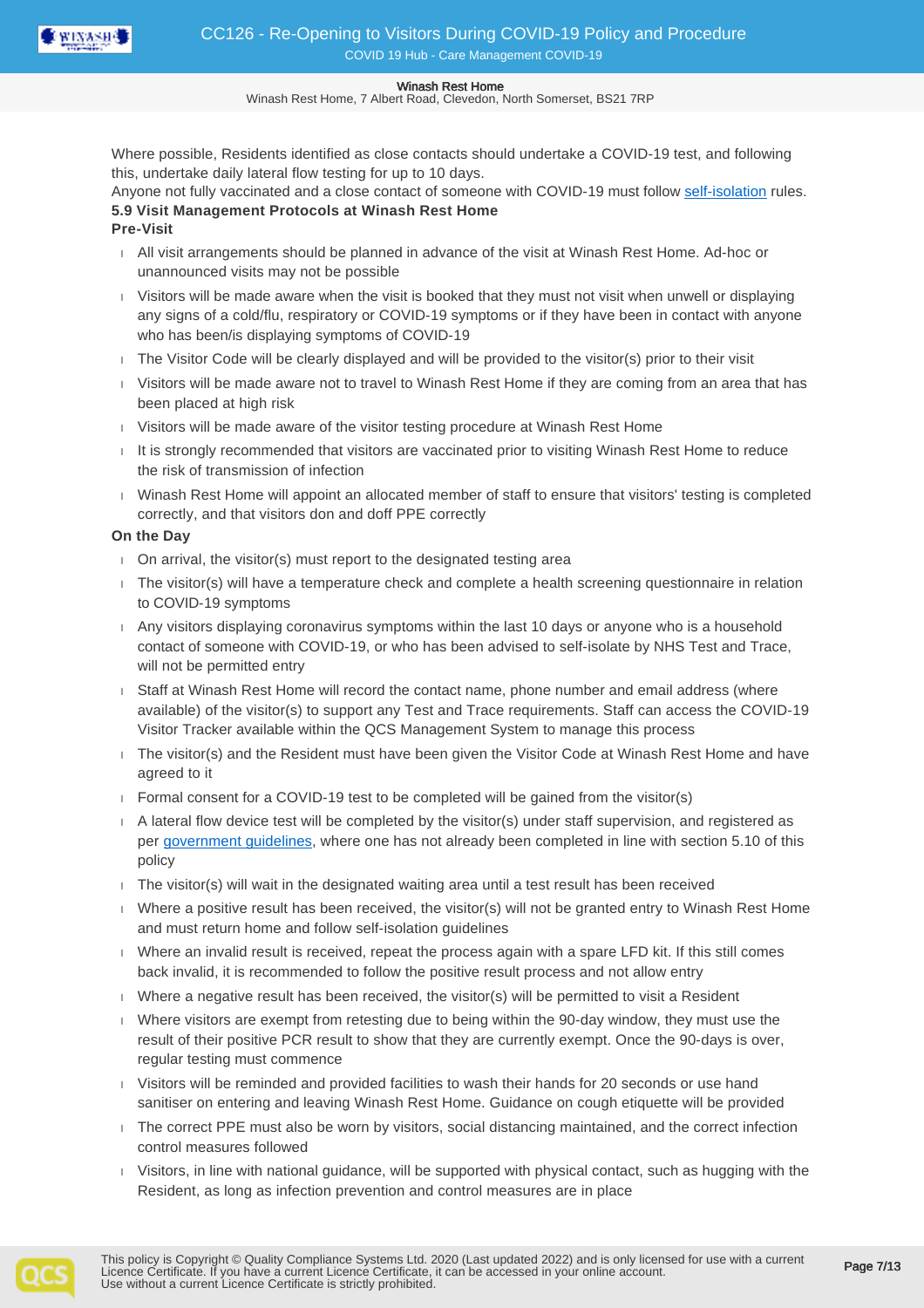

Winash Rest Home, 7 Albert Road, Clevedon, North Somerset, BS21 7RP

- Risk assessments may identify that some visits may need to be supervised and this will be discussed before the visit
- Visitors will be informed that facilities such as toilets, access to refreshments etc. will not be accessible during the visit
- $\frac{1}{1}$  Visiting spaces will only be occupied by one Resident and their visitor(s) at a time. The space will be well ventilated, and enhanced cleaning of the space will take place in between visits. Where possible, visits should take place in a room that is practical and comfortable for the Resident, such as their own room
- If visitors bring in gifts and other items to the Resident, they will need to be wiped or washed before the Resident receives them
- Regular cleaning of the testing area (including registration devices) will take place between visitor testing

If a visitor does not follow the Visitor Code or the above rules, or any other requests issued by staff, Heather House will be informed and restrictions may be applied to future visits.

## **5.10 Visitor Testing at Winash Rest Home**

Visitor testing for all care homes commenced from 14th December 2020 when the online registration portal opened. The Registered Manager will implement a visitor testing procedure for visitors to Winash Rest Home in line with [government guidelines.](https://www.gov.uk/government/publications/visiting-care-homes-during-coronavirus?utm_source=7d0bd3d6-8064-4f15-aed3-e4eea63f8b24&utm_medium=email&utm_campaign=govuk-notifications&utm_content=immediate) This will be communicated to staff, Residents and visitors ahead of any visits being scheduled. The visitor testing procedure will:

- Identify a designated testing area that visitors will enter ahead of visiting Residents. The designated testing area will be large enough to allow social distancing to be maintained before, during and after the testing process and have space for the storage of tests. LFD kits must be stored separately from PCR kits, but can be stored at room temperature. There should be a separate entrance from Winash Rest Home, where possible, and a one-way system through the testing area. There should also be a waiting area for visitors to sit whilst awaiting their results. The testing area must meet fire safety regulations and must be well ventilated
- Ensure that visitors have no contact with Residents prior to receiving their test results. Where a positive result is received, they must immediately leave the premises and self-isolate
- Ensure visitors are informed of testing guidance and the expectations at Winash Rest Home by issuing the [visitor testing guidance pack](https://www.gov.uk/government/publications/coronavirus-covid-19-testing-for-adult-social-care-settings) and resources available within the Forms section of this policy
- Ensure staff training in lateral flow devices is in place prior to testing being undertaken at Winash Rest Home and the online NHS Test and Trace training is completed. Winash Rest Home will receive an email to confirm access to this training. Where this is not received, call 119
- **Ensure supplies of lateral flow devices are sufficient to support visitor testing at Winash Rest Home**
- **Ensure that there are appropriate PPE supplies in place in addition to testing processes taking place**
- Prepare consent forms so that formal consent can be gained on the day of testing. A template consent form can be found in the Forms section of this policy
- **Ensure that devices are available to support registration of the test kits where this is required**
- Ensure that the Unique Organisation Number (UON) is visible within the testing area
- **Ensure that the waiting area is cleaned between each visitor**
- **Ensure there is only one visitor waiting at a time**

## **5.11 Visitor Self-Testing**

While testing on site at Winash Rest Home is preferable, Winash Rest Home also recognises that everyone now has access to COVID-19 testing through other routes and Heather House will consider, on an individual basis, allowing visitors to provide evidence of a negative test through other means if it has been taken that same day. Testing via other means can include:

- Assisted testing at another lateral flow site such as an Asymptomatic Testing Site (ATS)
- Self-testing at home through test kits provided by Winash Rest Home once Winash Rest Home has access to packs of 7 test kits (which the MHRA has authorised for self-test use)
- Self-testing at home using test kits provided by the government such as at a school, workplace, the universal testing offer, or collected from a pharmacy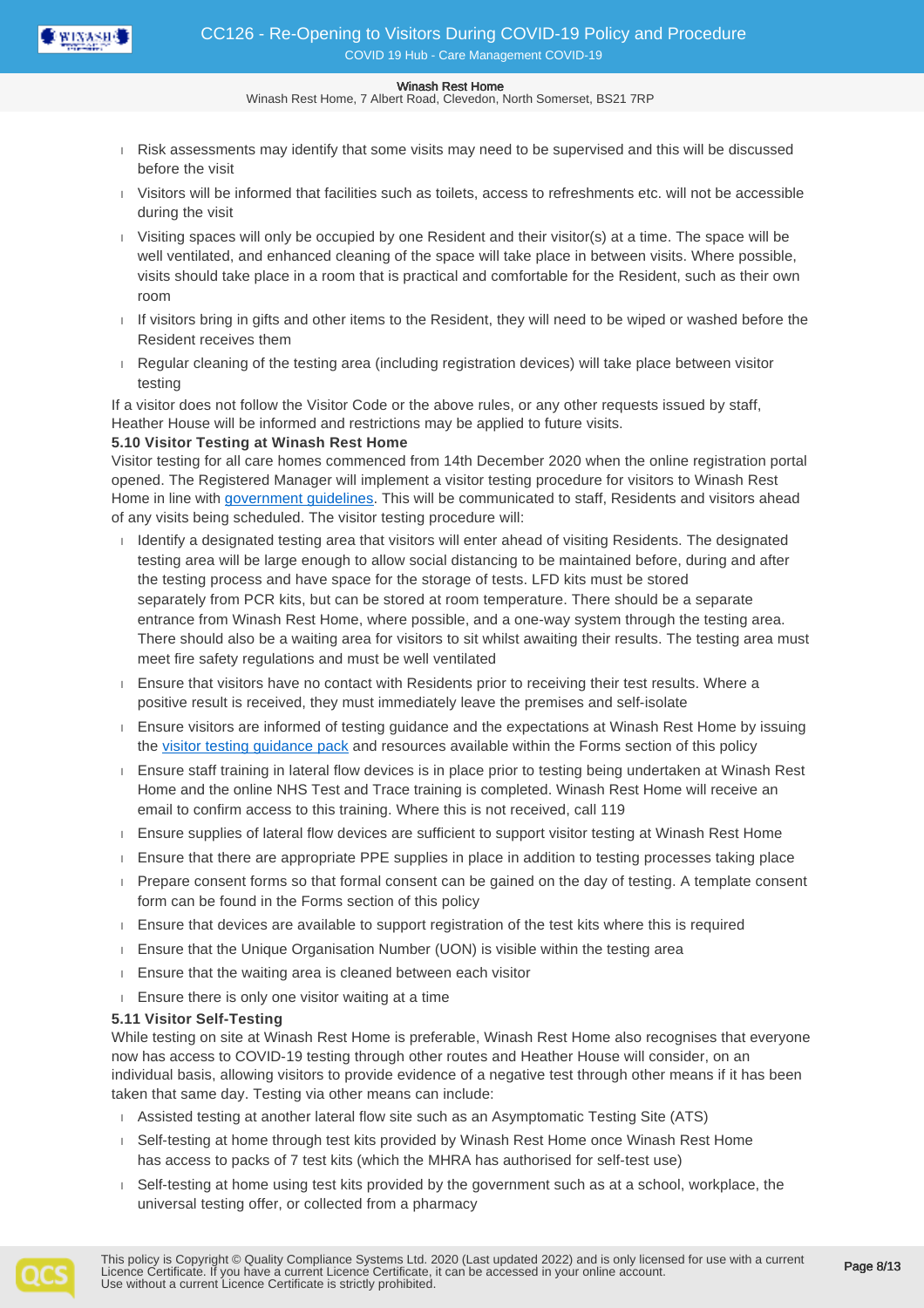

Winash Rest Home, 7 Albert Road, Clevedon, North Somerset, BS21 7RP

All risks surrounding off-site testing will be considered by Heather House including:

- The confidence and ability of the visitor to carry out testing away from Winash Rest Home
- The increased risk of the visitor needing to use public transport to a testing site
- The visitor not having a mobile phone or email address to receive the results of the test

Where self-testing is authorised by Heather House, this should be reported under the UON for Winash Rest Home. Guidance for visitors in relation to self-testing can be found [here.](https://www.gov.uk/government/publications/coronavirus-covid-19-testing-for-adult-social-care-settings)

Care homes do not need to retain records of proof of lateral flow test results.

### **5.12 Visiting Professionals Testing**

Visiting professionals, such as GPs, nurses and CQC inspectors may attend Winash Rest Home as part of their work and will be required to demonstrate they are safe to enter the premises.

- Visiting professionals must follow the relevant testing requirements and will not be allowed entry unless:
- Proof of a negative test result is provided (for NHS staff this is within 72 hours of the visit)
- $I$  It is an emergency situation, such as a 999 response
- They fall within the 90-day window of not requiring a retest; in this instance proof of their positive PCR test should be shown
- They have received void or invalid results after repeat testing; a test must be completed the next day and the void results shown as proof

Where testing is being conducted at Winash Rest Home, prior to entry, the 'on the day' process in 5.9 will be followed. Further guidance around visiting professionals testing can be found [here](https://www.gov.uk/government/publications/coronavirus-covid-19-testing-in-adult-care-homes/testing-for-professionals-visiting-care-homes).

The vaccination status of a visiting professional will also be obtained prior to them entering Winash Rest Home; in each case the professional must demonstrate that they are vaccinated or exempt. For further information, refer to CC182 - Mandatory COVID-19 Vaccination Policy and Procedure.

## **5.13 Staff Support**

Staff will be provided with support to address any anxieties that may present as well as to offer guidance and advice as to how to facilitate visits safely and in line with all the relevant guidance.

This includes supporting family members with the following in readiness for a visit:

- To support with the visitor testing procedure at Winash Rest Home providing information and guidance on the new procedure in place
- $\Box$  How to prepare for a visit, giving training on how to communicate if face coverings are required, for example:
	- speaking loudly and clearly
	- Keeping eye contact
	- Not wearing hats or anything else that might conceal their face further
	- Wearing clothing or their hair in a way that a Resident would more likely recognise
- To provide reassurance to visitors, including that some people with dementia might struggle at first to remember or recognise them. Staff should try and prepare the Resident for a visit, perhaps by looking at photographs of the person who is due to visit, and talking to them about their relationship

## **5.14 Infection Control in the Wider Environment at Winash Rest Home**

All visiting at Winash Rest Home will be undertaken in line with the infection control principles at Winash Rest Home and CC18 - Infection Control Policy and Procedure will be adhered to. This policy also details extra infection control precautions that will be in place when visiting is underway at Winash Rest Home, these are documented within the visit management rules in section 5.9 and include:

- Pre-screening visitors before entry to ensure that no one is currently experiencing symptoms or been in contact with anyone with COVID-19
- Visitor testing prior to entry to Winash Rest Home; anyone with a positive test result will not be permitted entry
- A record of any visitors to Winash Rest Home, as well as any interactions (such as, person visits their loved one who is also visited by a chaplain in the course of the visit)
- Facilities for visitors to wash their hands for 20 seconds or use hand sanitiser on entering and leaving Winash Rest Home
- Visitors will be encouraged to avoid public transport, if they can, on their way to Winash Rest Home

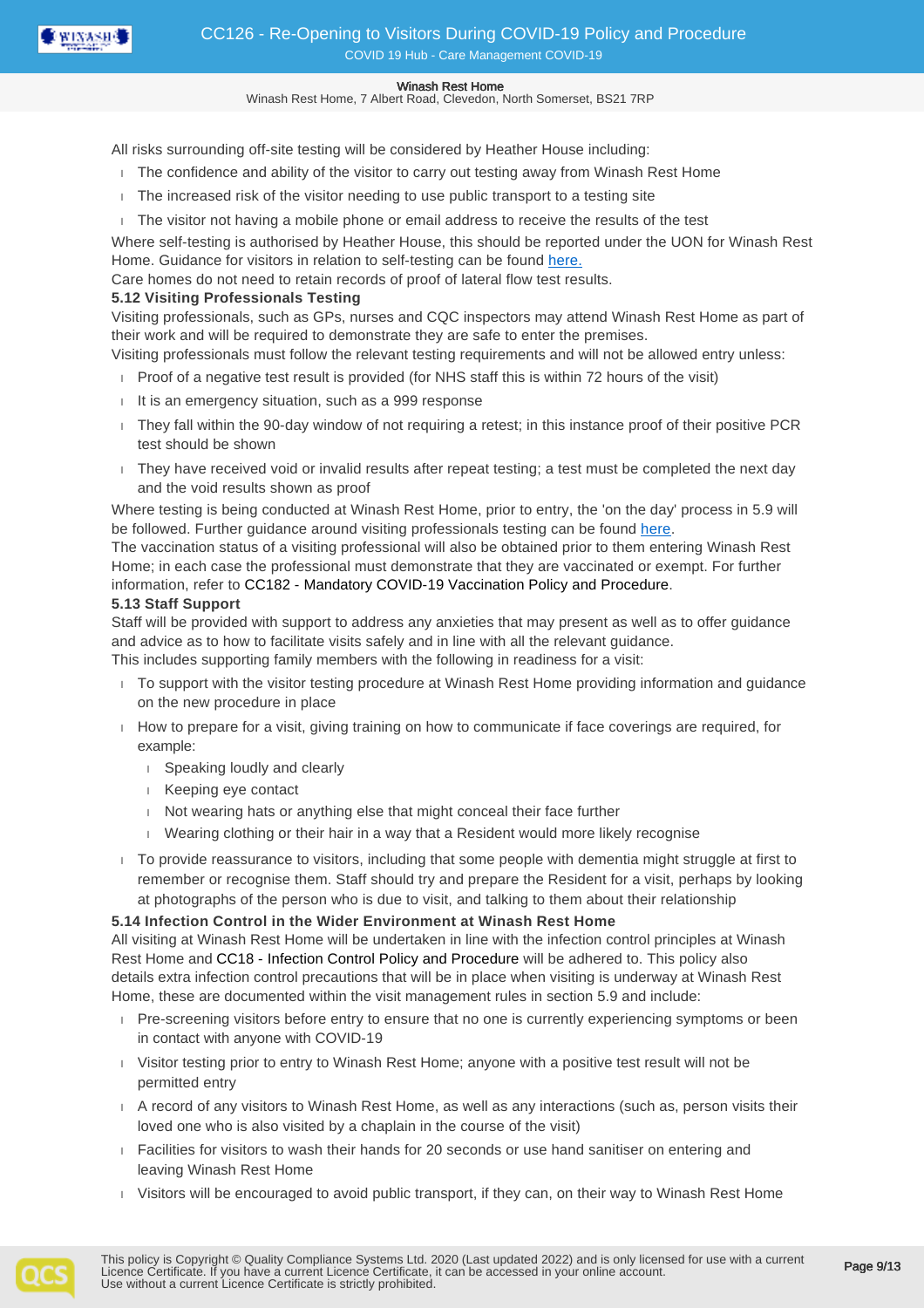

Winash Rest Home, 7 Albert Road, Clevedon, North Somerset, BS21 7RP

- Appropriate PPE will be worn during visits and availability of additional PPE, such as aprons and gloves, will be in place where they may be required. Visitors must wear face masks when visiting Winash Rest Home, particularly when moving through the premises
- Where the use of PPE (such as face masks) cause distress to Residents, they can be removed in these circumstances - when not in communal areas and after a comprehensive risk assessment has been undertaken by Winash Rest Home
- Any guidance, procedures or protocols put in place by Winash Rest Home to ensure compliance with infection prevention control will be provided to the visitor(s) to read on arrival
- Enhanced cleaning will take place of all visiting spaces after each visit and a time interval maintained between visits to allow ventilation, where it is not outdoors
- Visiting areas will be free of clutter to aid cleaning

## **5.15 Closing Winash Rest Home to Visitors**

In the event of an outbreak in Winash Rest Home or evidence of community hotspots or outbreaks, Winash Rest Home may rapidly impose visiting restrictions to protect vulnerable Residents, staff and visitors, including stopping indoor visiting, except in exceptional circumstances such as end of life. In this situation, Winash Rest Home will set out alternative options to maintain social contact for Residents, such as offering visits in well-ventilated spaces with substantial screens, visiting pods or from behind windows, while providing regular, personalised updates to Residents' loved ones. Any home closure will be carried out in consultation with North Somerset, the Health Protection Team and the Director of Public Health.

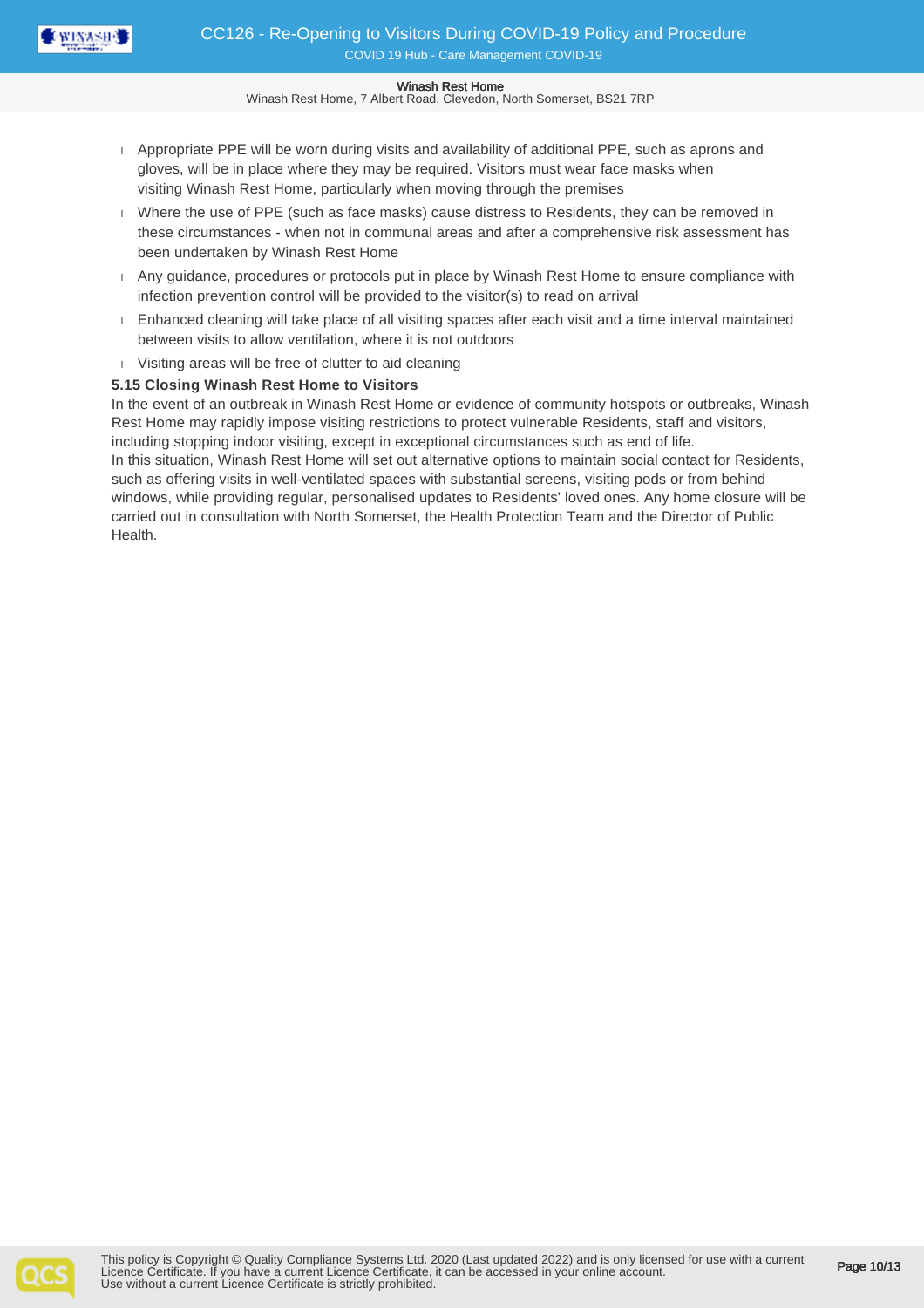

Winash Rest Home, 7 Albert Road, Clevedon, North Somerset, BS21 7RP

# **6. Definitions**

## **6.1 Visiting Professionals**

These are professionals who visit care homes as part of delivering their role, including health professionals, CQC inspectors and maintenance workers

## **6.2 Essential Care Giver**

- This person is nominated by the Resident and may visit Winash Rest Home more often to provide essential care needs. They will be enabled to visit in all circumstances, including if there is an outbreak at the home or during a Resident's isolation period, unless they or the Resident have tested positive for COVID-19
- Essential care givers are exempt from any daily visitors' limit
- An essential care giver will be supported to follow the same testing and infection control arrangements as staff at the service. The same PPE as care home staff must also be worn

## **6.3 Lateral Flow Antigen Test**

- The test kit is a hand-held device with an absorbent pad at one end and a reading window at the other. Inside the device is a strip of test paper that changes colour in the presence of COVID-19 proteins (antigens)
- Lateral Flow Antigen testing involves processing a throat and nasal swab or just a nasal sample with an extraction fluid and a Lateral flow device (LFD). The testing processes vary by device and manufacturers' instructions must be followed

## **6.4 Test and Trace**

 The NHS test and trace service ensures that anyone who develops symptoms of coronavirus (COVID-19) can quickly be tested to find out if they have the virus, and also includes targeted, asymptomatic testing of NHS and social care staff and care home residents. It helps trace close, recent contacts of anyone who tests positive for coronavirus and, if necessary, notifies them that they must self-isolate at home to help stop the spread of the virus

## **6.5 Pandemic**

A pandemic is the worldwide spread of a new disease

## **6.6 COVID-19**

- Coronavirus disease (COVID-19) is an infectious disease caused by a newly discovered coronavirus
- Most people infected with the COVID-19 virus will experience mild to moderate respiratory illness and recover without requiring special treatment. Older people and those with underlying medical problems like cardiovascular disease, diabetes, chronic respiratory disease and cancer are more likely to develop serious illness
- New variants of coronavirus are in evidence within the UK and in some cases are believed to be causing the virus to spread more quickly. It is not thought however to be causing more serious infections or that the vaccines will not work because of the change

## **6.7 Director of Public Health (DPH)**

- The role of a DPH includes to formally lead efforts to suppress and manage outbreaks, they will provide advice to care homes to support dynamic risk assessing
- DPHs have the power to issue directions to care homes to close to visiting or take further steps

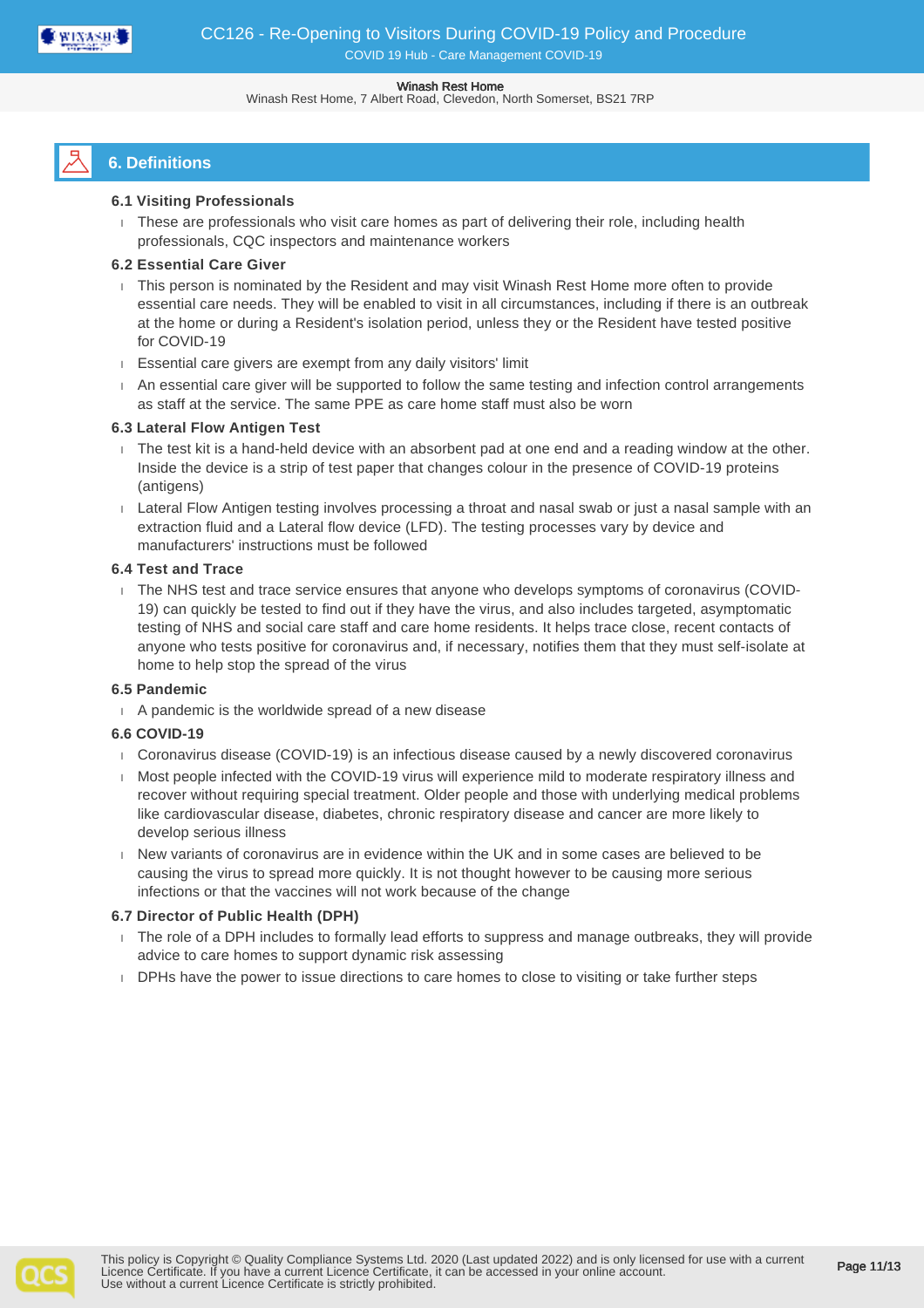

Winash Rest Home, 7 Albert Road, Clevedon, North Somerset, BS21 7RP

## **Key Facts - Professionals**

Professionals providing this service should be aware of the following:

- Winash Rest Home will explain to staff, Residents and families what the changes are due to COVID-19 and how Winash Rest Home plans to keep everyone safe
- Care homes do not need to retain records of proof of test results
- A visitor testing process will be implemented at Winash Rest Home to support the safe acceptance of visitors
- Re-opening to visitors can only take place following a risk assessment process that is both individual to each Resident and which takes into account the environment and the needs of everyone at risk in the home
- $\Box$  In order to keep everyone safe, Residents and visitors must abide by the Visitor Code and this will be offered before the visit takes place
- Visits will be by appointment only

## **Key Facts - People affected by the service**

People affected by this service should be aware of the following:

- We will be working with the local Infection Control Team and will take their advice on how and when we reopen to visitors
- We absolutely recognise the difficulties and impact that not seeing loved ones face-to-face may have had and we are following Government advice closely to ensure your safety
- Where we are able to start offering visiting face-to-face, this will be on an individual basis and following a risk assessment that considers everyone's safety within Winash Rest Home
- A Visitor Code is available that details the responsibilities of all parties during visits and the requirement for safe practice at all times
- Visits will be by appointment only and may be limited in order to accommodate others

## **Further Reading**

As well as the information in the 'underpinning knowledge' section of the review sheet we recommend that you add to your understanding in this policy area by considering the following materials:

**Alzheimer's Society - Visiting a person with dementia in a care home during coronavirus?** <https://www.alzheimers.org.uk/get-support/coronavirus/dementia-care-home-support> **Capacity Tracker - Insight for Care:** <https://carehomes.necsu.nhs.uk/>

## **Outstanding Practice**

To be ' outstanding ' in this policy area you could provide evidence that:

- $\overline{1}$ . The wide understanding of the policy is enabled by proactive use of the QCS App
- All stakeholders have been involved in considering how Winash Rest Home can safely accommodate visits
- Relatives and Residents are positive about their experiences with how changes during COVID-19 have been communicated
- Winash Rest Home has completed thorough risk assessments and Care Plans reflect visiting arrangements or how a Resident maintains contact with loved ones



Page 12/13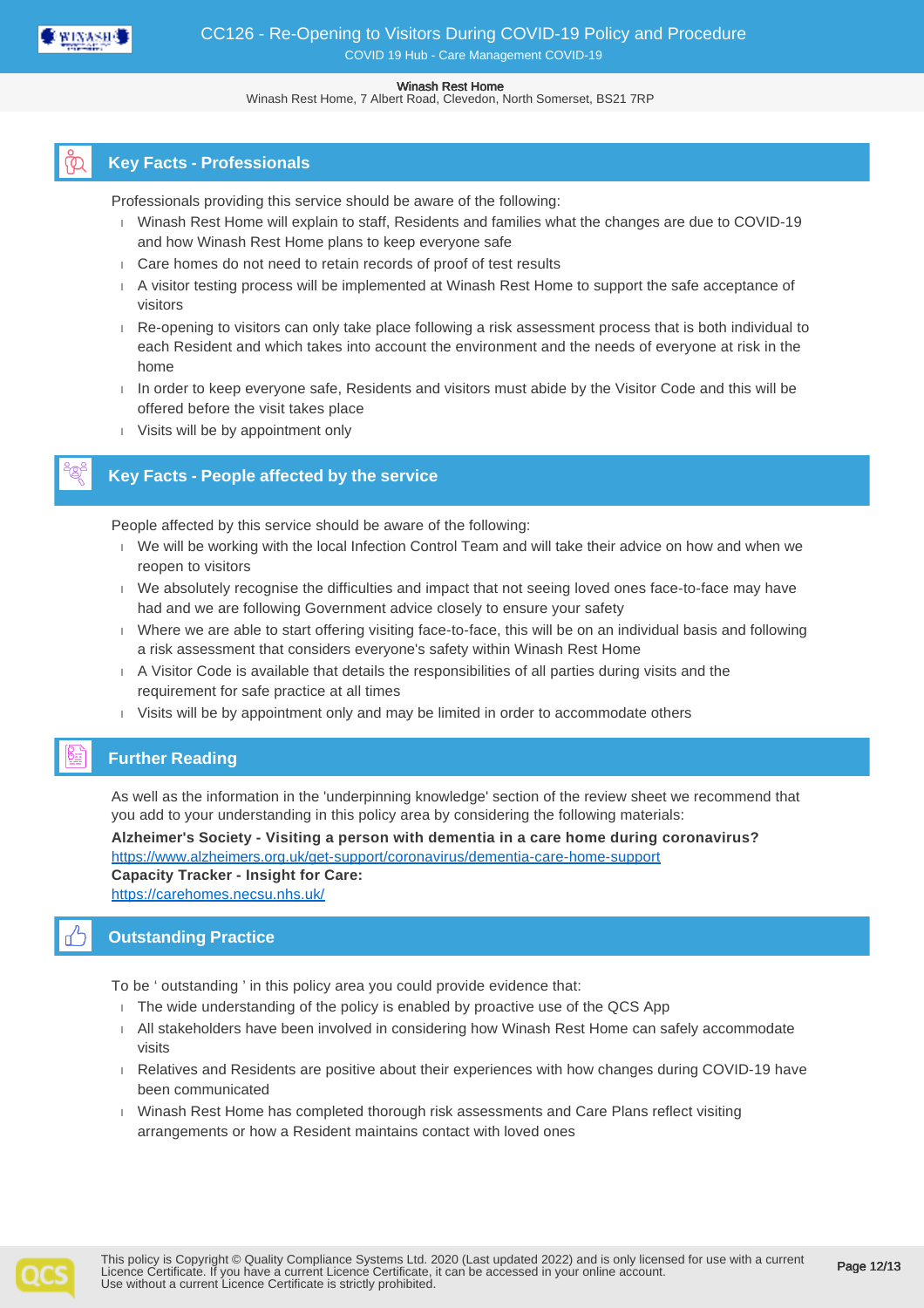

Winash Rest Home, 7 Albert Road, Clevedon, North Somerset, BS21 7RP

## **Forms**

The following forms are included as part of this policy:

| <b>Title of form</b>                                            | When would the form be<br>used?                                                                                           | <b>Created by</b>                                                                             |  |
|-----------------------------------------------------------------|---------------------------------------------------------------------------------------------------------------------------|-----------------------------------------------------------------------------------------------|--|
| Keeping You Safe - CC126                                        | A template for Residents to<br>explain about the COVID-19<br>measures relating to visitors.                               | QCS                                                                                           |  |
| Keeping your Loved One Safe -<br>CC126                          | A template bulletin for Residents'<br>friends and family to share with<br>relatives and friends.                          | QCS                                                                                           |  |
| Visitor Code - CC126                                            | Before visitors are able to come<br>to the home, the Visitor Code<br>must be shared with the<br>Resident and visitor.     | QCS                                                                                           |  |
| Types of Visit - CC126                                          | A guide for the types of visit<br>available and consideration to<br>take into account before re-<br>opening your service. | The Care Provider Alliance -<br>Visitors Protocol - CPA Briefing<br>For Care Providers (2020) |  |
| Visitor COVID-19 Questionnaire<br>$-CC126$                      | To support Track and Trace for<br>visitors to the home.                                                                   | QCS                                                                                           |  |
| Letter for Visitors about Re-<br>opening and Lateral Flow Tests | To communicate with visitors.                                                                                             | QCS (adapted from NHS<br>England and NHS Improvement<br>coronavirus)                          |  |
| COVID-19 Testing Visitor<br>Consent Form - CC126                | To gain consent for Visitor<br>Testing.                                                                                   | QCS                                                                                           |  |

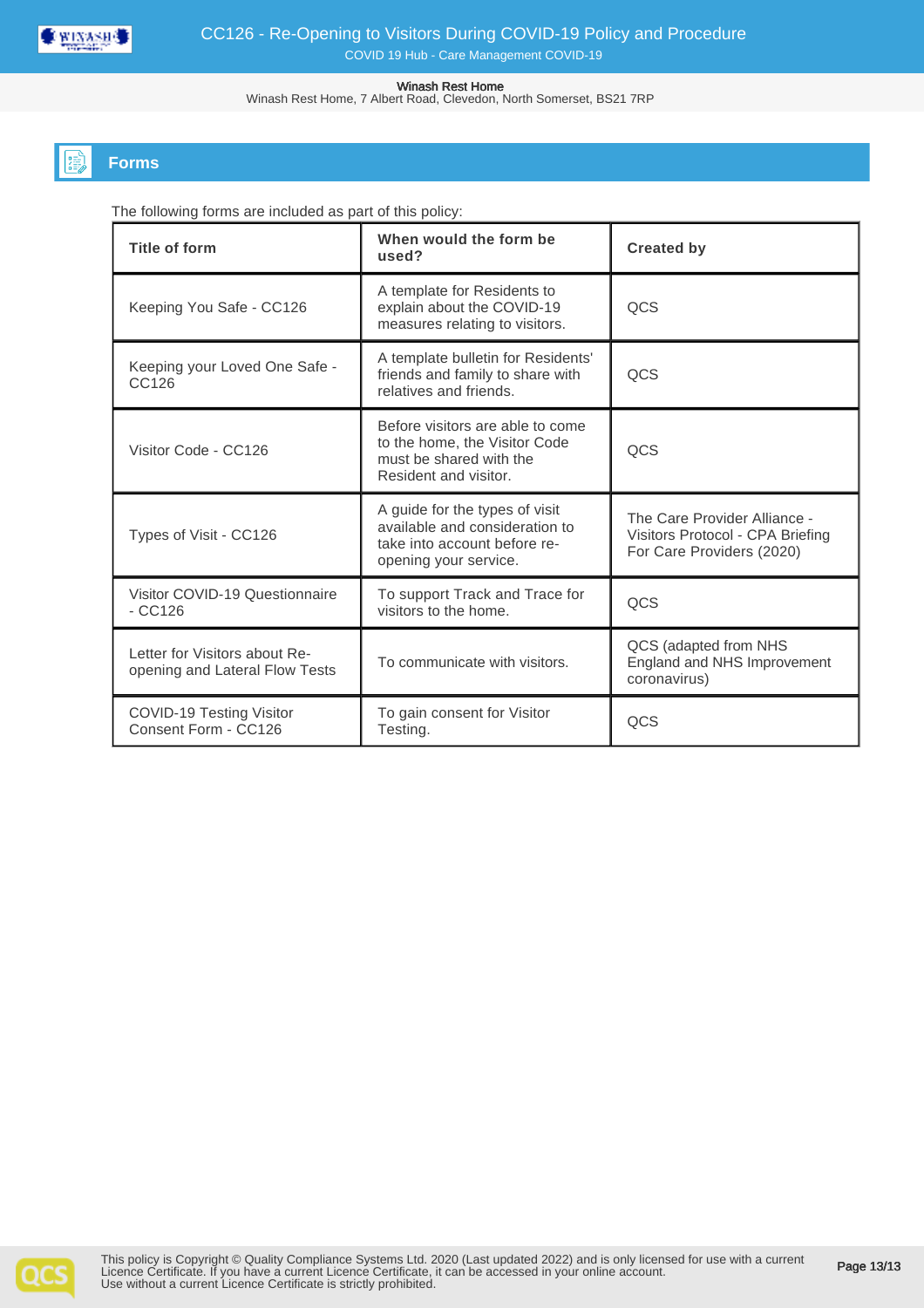

Winash Rest Home, 7 Albert Road, Clevedon, North Somerset, BS21 7RP

Our priority has always been your safety and wellbeing. Closing our doors to visitors has been one of the most difficult decisions we have had to make and we understand the impact that this has on you and the people you care for. We do not know how long the Coronavirus will affect all our lives but wanted to share with you what we are doing to keep you safe and well.

## **Reducing the Risk from COVID-19**

• We closed our doors to all visitors on (**Insert Date**). Any visitors, such as visiting health professionals, only enter the home if it is necessary and if they have followed strict infection control and testing procedures. This includes wearing the correct personal protective equipment and of course, making sure that good hand hygiene is always followed

• We want to assure you that we are following the correct procedures to make sure we protect you and our staff. We are keeping up to date with all the guidance and are making sure that our staff know how to use the correct equipment

• We want to assure you that we are following the latest mandatory COVID-19 vaccination regulations that came into force from 11 November 2021

• Any staff with symptoms or staff who have been in contact with anyone with COVID-19 are following the Government guidance on self-isolation

• We are monitoring all Residents for symptoms by (Insert information about any checks you are making). We understand that not everyone will have the same symptoms of a persistent/new cough and temperature or loss of smell and taste and our staff understand the need to look for other symptoms and act immediately

• Where we have concerns, we act immediately. (**Insert what measures you take in your home, e.g. isolating, moving rooms etc**.)

• We are testing staff and Residents regularly to identify people who have COVID-19 but do not have symptoms

### **When you have Visitors**

- We will ask you to agree who your essential care giver is and this will be recorded
- We will ask you to book an appointment in advance

• We will ask your visitor(s) to carry out a Lateral Flow Test on arrival to our home for indoor visits or provide evidence of a valid test result

• They will be required to wear PPE

• They will be required to answer questions about their health in relation to COVID-19 symptoms and we will refuse entry if they have any COVID-19 symptoms or they return a positive test

• We will ask them to respect the rules we have in relation to visiting to keep everyone safe

### **Isolation**

• The social distancing measures have been described as one of the biggest collective sacrifices since World War 2. is hard. It is hard for our staff, we know it is hard for you and it is especially hard for your loved ones not to be able to be with you in the usual way. We have been working to make sure that your loved ones can keep in touch and we have don the following: (**Insert what you have done**)

• Making sure that you are happy is just as important to us as making sure that you are healthy. We continue to offer a range of activities and here are some examples: (**Insert examples**)

Thank you for all your support and if you do have any concerns or want to talk to us about anything, please speak to (**Insert name and contact details**).

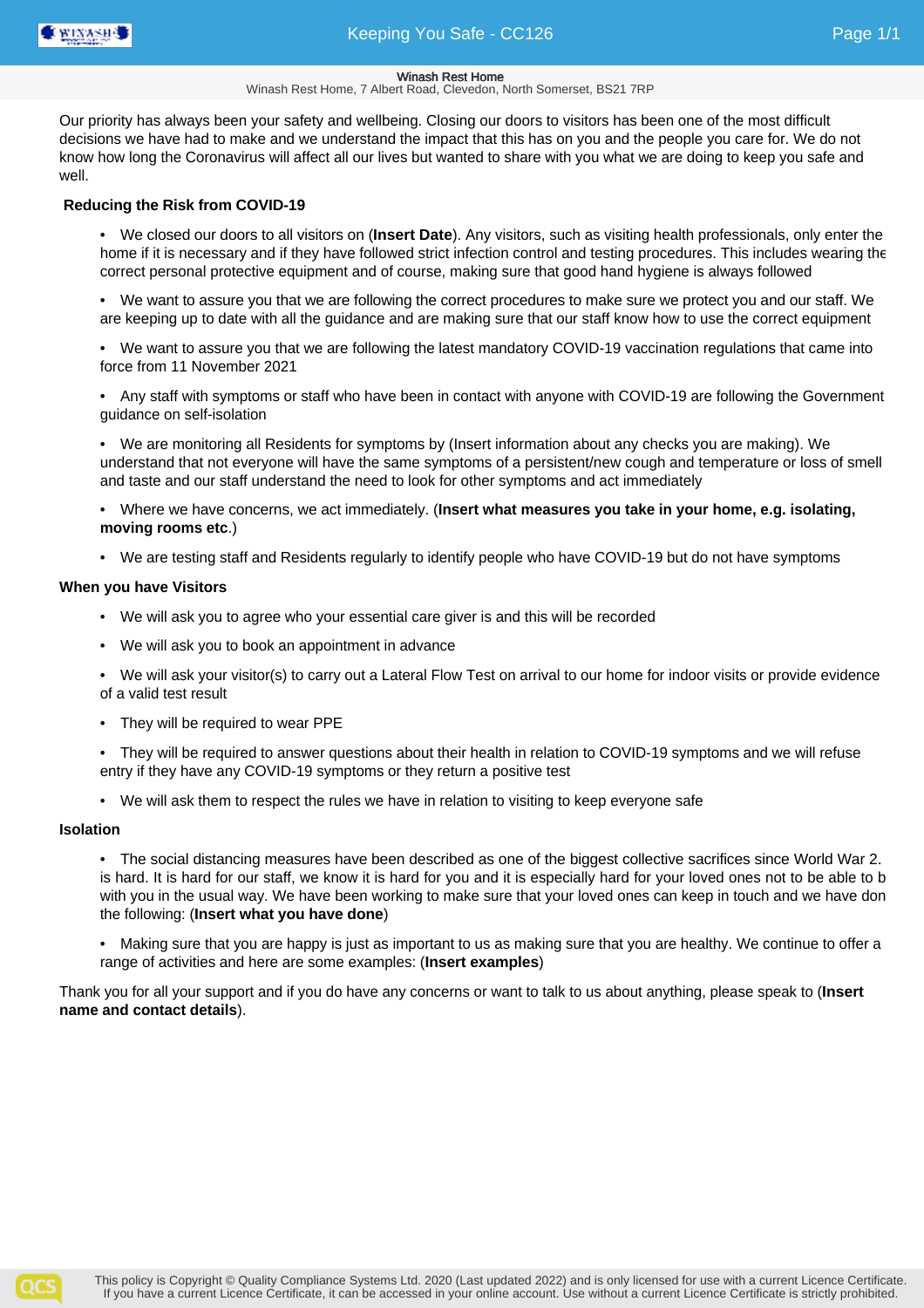Winash Rest Home, 7 Albert Road, Clevedon, North Somerset, BS21 7RP

Our priority has always been the safety and wellbeing of the people we care for. Closing our doors to visitors has been one of the most difficult decisions we have had to make and we understand the impact that this has on you and the people who live here. We do not know how long the Coronavirus will affect all our lives but wanted to share with you what we are doing to keep you safe and well.

## **Reducing the Risk from COVID-19**

We closed our doors to all visitors on (Insert Date). Any visitors, such as visiting health professionals, only enter the home if it is necessary and if they have followed strict infection control and testing procedures. This includes wearing the correct personal protective equipment and of course, making sure that good hand hygiene is always followed

• We want to assure you that we are following the correct procedures to make sure we protect our Residents and our staff. We are keeping up to date with all the guidance and are making sure that our staff know how to use the correct equipment

• We want to assure you that we are following the latest mandatory COVID-19 vaccination regulations that came into force from 11 November 2021

• Any staff with symptoms or staff who have been in contact with anyone with COVID-19 are following the Government guidance on self-isolation

• We are monitoring all Residents for symptoms by (Insert information about any checks you are making). We understand that not everyone will have the same symptoms of a persistent/new cough and temperature or loss of smell and taste and our staff understand the need to look for other symptoms and act immediately

• Where we have concerns, we act immediately. (Insert what measures you take in your home, e.g. isolating, moving rooms etc.)

• We are testing staff and Residents regularly to identify people who have COVID-19 but do not have symptoms **When you Visit**

- We will ask Residents to agree who their essential care giver is and this will be recorded
- We will ask you to book an appointment in advance

• We will ask you to carry out a Lateral Flow Test on arrival at the home for indoor visits or provide evidence of a valid test result

- You will be required to wear PPE
- You will be required to answer questions about your health in relation to COVID symptoms and we will refuse entry if you have any COVID symptoms or you return a positive test
- We will ask you to respect the rules we have in relation to visiting to keep everyone safe

### **Isolation**

The social distancing measures have been described as one of the biggest collective sacrifices since World War 2. It is hard. It is hard for our staff, we know it is hard for you and it is especially hard for your loved ones not to be able to be with you in the usual way. We have been working to make sure that your loved ones can keep in touch and we have done the following: (Insert what you have done)

Making sure that you are happy is just as important to us as making sure that you are healthy. We continue to offer a range of activities and here are some examples:(Insert examples)

Thank you for all your support and if you do have any concerns or want to talk to us about anything, please speak to (Insert name and contact details).

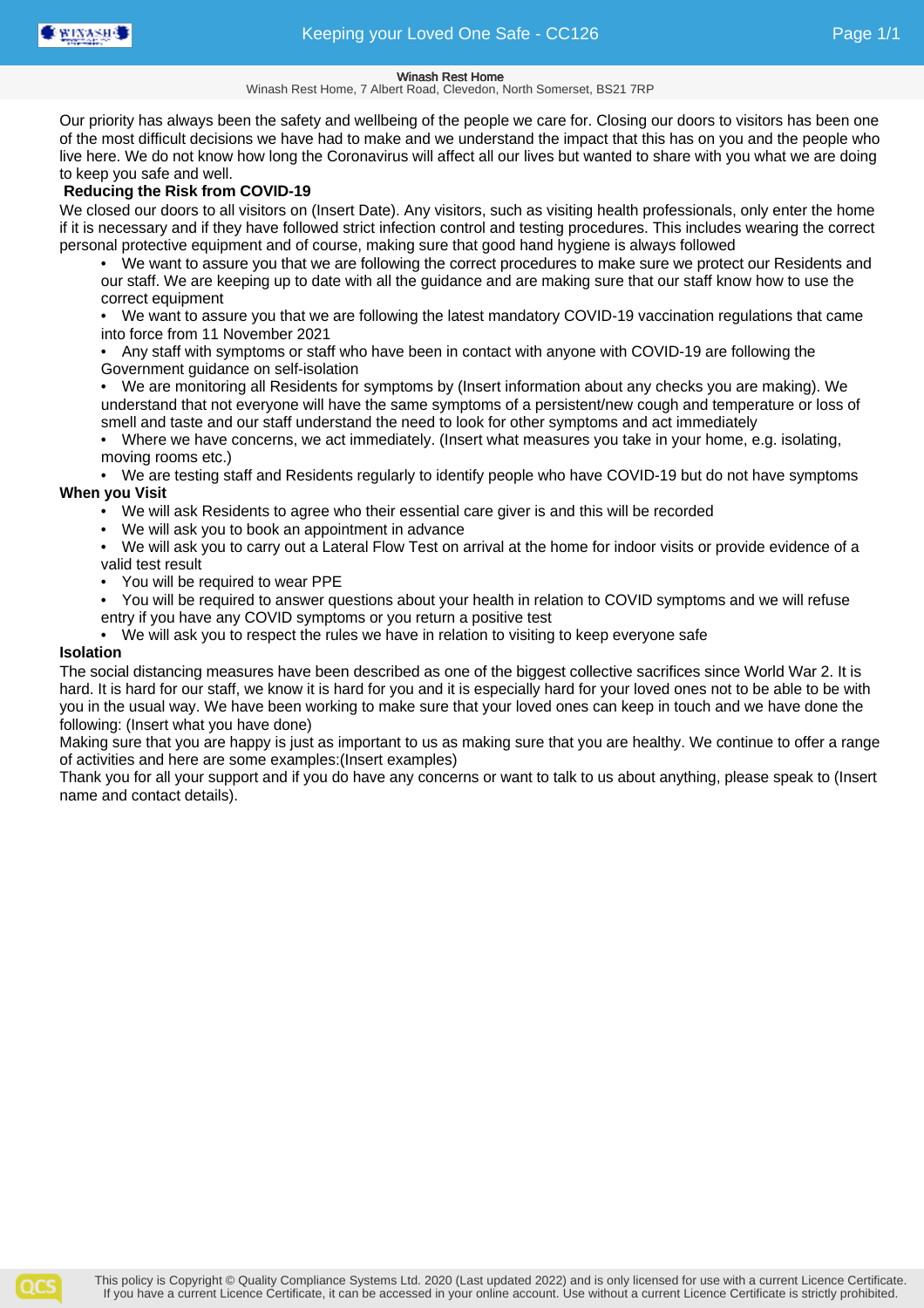#### Winash Rest Home Winash Rest Home, 7 Albert Road, Clevedon, North Somerset, BS21 7RP

## **Our Visiting Policy**

• We understand the importance that visitors have in the lives of the people who live at Winash Rest Home. We intend to enable safe visiting and follow government and local guidance to achieve this

• Protecting the people who live and work at Winash Rest Home is critical. We will refuse entry to Winash Rest Home to anyone who has COVID-19 or its symptoms or who has been in contact with someone with suspected or confirmed COVID-19, where it is in line with government guidelines

• The decision to open to visitors at Winash Rest Home is made in agreement with the Senior Management at Winash Rest Home, the local Health Protection Team and the Clinical Commissioning Group. This decision is based on a risk assessment, the transmission of the virus within the community and within the home

• In the event of any suspected or actual outbreak of COVID-19, or a suspected or known case of COVID-19 within Winash Rest Home, visitor restrictions may need to be immediately implemented which suspend some of these ways of re-opening Winash Rest Home safely. It may include the exclusion of any non–essential visitors. This will be implemented in a transparent manner with open and clear communication to Residents and relevant family members. We will not take this decision without carefully considering the impact on Residents, their families and friends

• Winash Rest Home will review frequently how it enables visits in person to Winash Rest Home as COVID-19 risks change within the local community

- We will support visitors with lateral flow tests that will enable face-to-face visiting again
- We will follow government guidance on what is allowed in relation to Resident visiting

## **Responsibilities of Winash Rest Home**

• We are responsible for ensuring that we support our Residents to meet with family and friends if they wish and that staff have the ability to support this. This support includes having written policies and procedures so that all staff understand what they need to do

• We will identify other ways to connect with friends and family when face-to-face visits are not possible. We will use technology such as video conference or telephone calls to compensate for limited visits

• We will ensure that we are open and transparent and we will keep family members informed about their own relative's COVID-19 status (suspected or confirmed) where their relative has provided consent or a best interest decision has been made

• Where the Resident has an appointed power of attorney, relevant person's representative or another formal role, they will be informed of any changes in health including COVID-19

• We will provide timely and regular updates to Residents and their nominated individuals on the impact of COVID-19 in Winash Rest Home and on visiting

• If we have an outbreak of COVID-19 in the home, we will inform Residents and will support them to communicate this to relatives and friends where required

## **Resident Rights**

• You have a right to have visitors into the home in accordance with the Visiting Policy and Procedure except where national government rules state otherwise

• You have a right to have access to timely and regular updated information about the risks of COVID -19 in Winash Rest Home including any outbreaks. We will not, however, disclose the names of individuals

• You have a right to maintain contact with your local community outside Winash Rest Home, including to participate in religious and cultural gatherings. We will support you to do this via alternate means such as online or on the phone

• You have a right to be provided with additional ways to connect such as video conference or telephone calls, in addition to a limited number of in-person visits

• You have a right to transfer to other accommodation or an alternate care home, following discussions with other health professionals and an assessment of needs

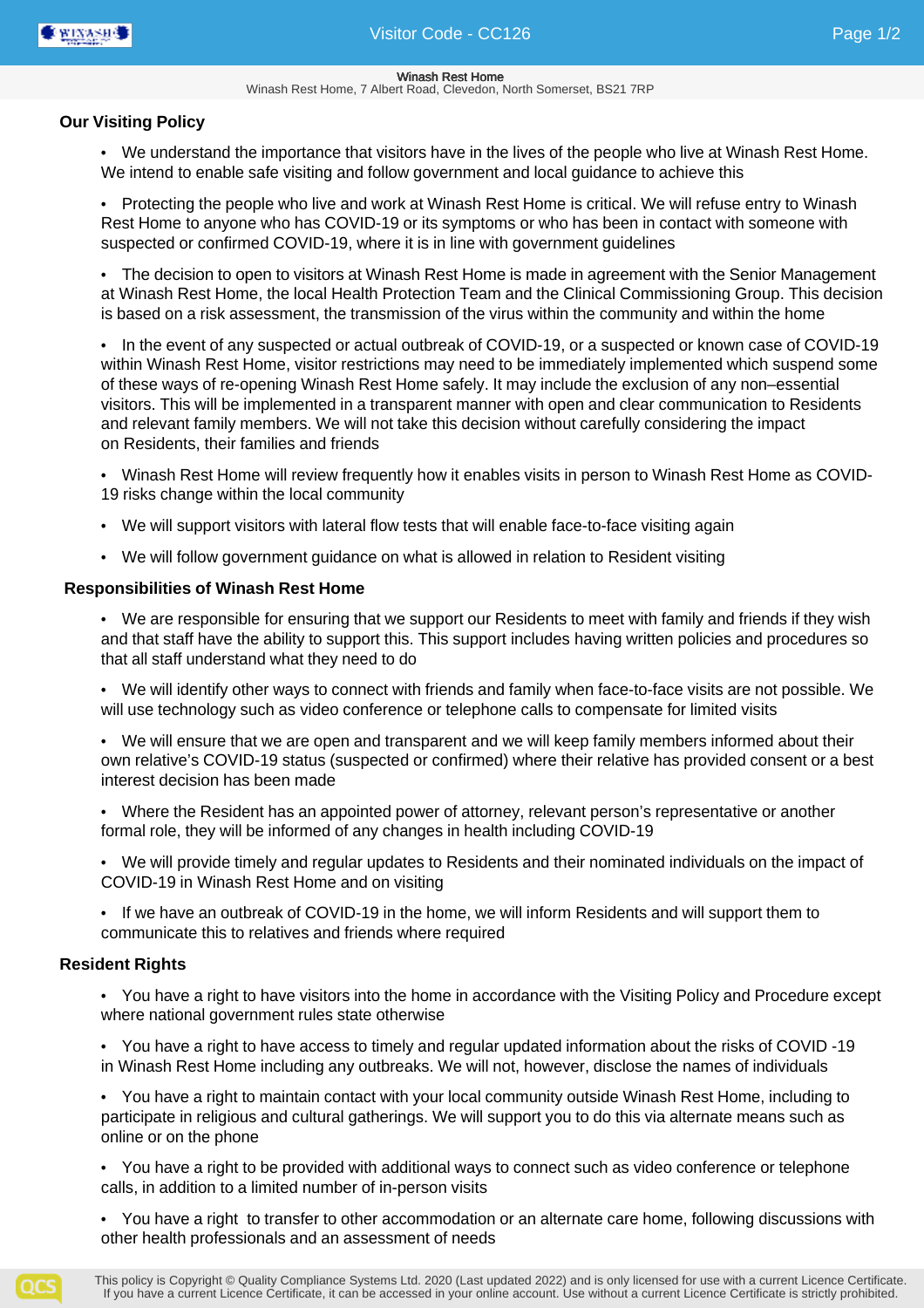- Winash Rest Home, 7 Albert Road, Clevedon, North Somerset, BS21 7RP
- You have a right to make a complaint, comment or suggestion using our complaints procedure if you are not satisfied

## **Visitor Responsibilities**

## **We request that you follow this Visitor Code and that you:**

- Do not visit when you are unwell or displaying any signs of a cold/flu, respiratory or COVID-19 symptoms
- Do not travel from a higher risk area to visit.
- Respond truthfully to COVID-19 screening questions asked by staff at Winash Rest Home
- Agree to temperature checks before coming into Winash Rest Home where required
- Agree to visitor testing upon arrival at Winash Rest Home
- Treat all staff with respect and courtesy and follow their instructions
- Contact Winash Rest Home before visiting, to agree a mutually convenient time
- Follow social distancing requirements as well as infection and prevention control measures such as washing hands, use of visiting windows or visiting in designated areas as directed by staff
- Avoid travelling to Winash Rest Home on public transport wherever possible, walk or cycle where you can
- Deliver gifts and other items to the Resident, as long as they can be wiped or washed before the Resident receives them
- Wear Personal Protective Equipment in line with the guidance provided by Winash Rest Home
- Respect the request that essential care givers will be able to enter Winash Rest Home during unprecedented times

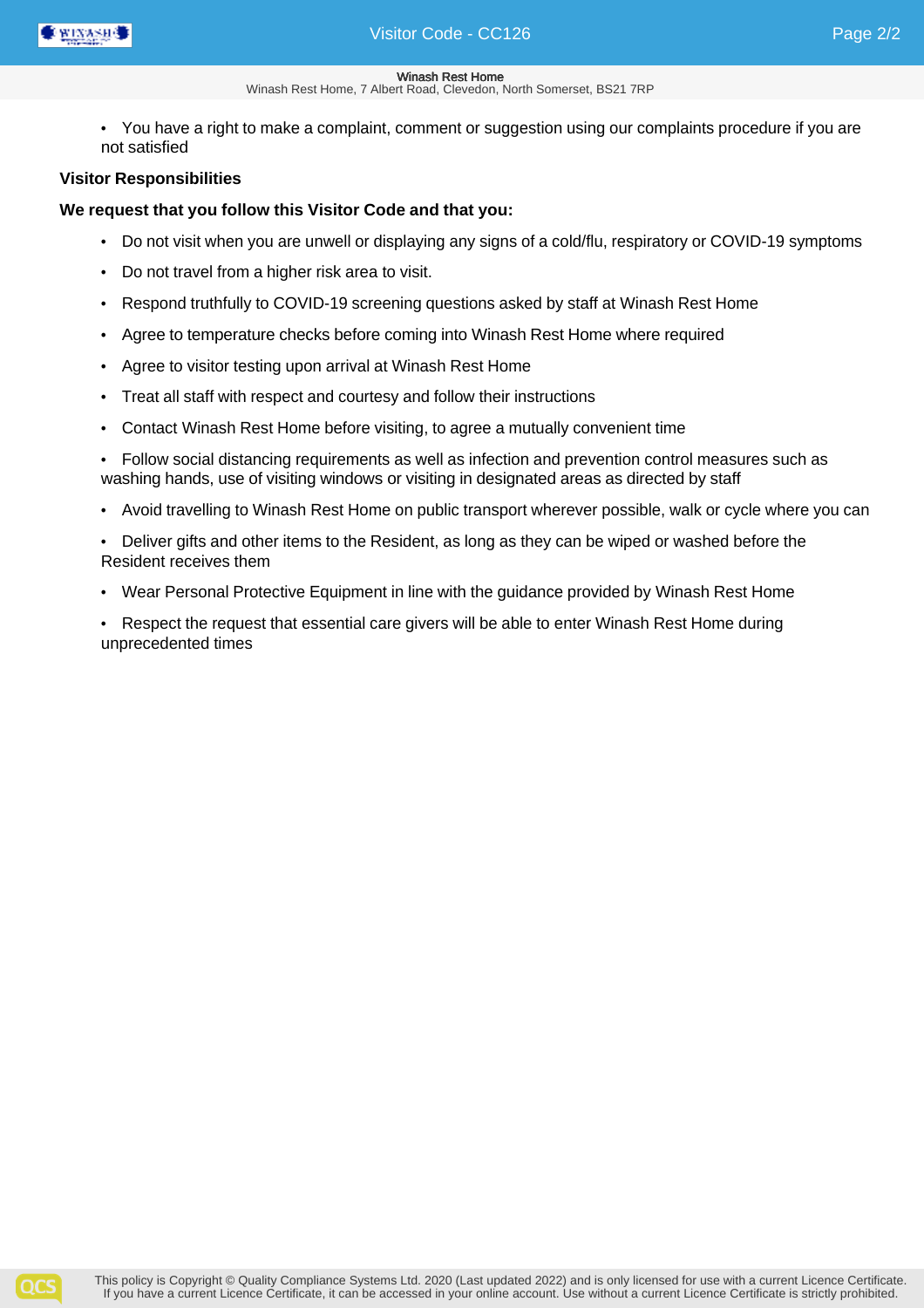

Winash Rest Home, 7 Albert Road, Clevedon, North Somerset, BS21 7RP

### Visits may occur in a **number of ways**:

• **Window visits:** This will need safe ground floor window access for both residents and their visitors and the relevant social distancing and PPE measures will need to be observed

• **Garden visits:** Relevant PPE measures and social distancing will apply. Independent access to the garden will be needed to avoid visitors moving through the care setting to the garden. Providers will need to consider how to facilitate garden visits in different weather conditions, how to ensure cleaning of areas and any items used between visits and keep everyone safe, whatever the weather

• **Drive through visits:** These are facilitated visits in the car parks of homes. Again, any relevant PPE measures and social distancing will apply

• **Designated areas within a care setting where settings allow for this:** depending on the physical layout of the care setting, it may be possible to enable visits to an identified location inside the care home reserved for this purpose, that facilitates good ventilation, social distancing, ease of access by residents, and limits visitor journeys through the residential areas. An example might include the use of a conservatory as a designated visiting area

• **In-room visits:** These visits may continue to be facilitated as appropriate, in line with national guidance where LFTs are available or for end of life visits to ensure the person can die with dignity and comfort, taking into account their physical, emotional, social and spiritual support needs

The range of visits made available will be negotiated between the care providers, their residents, their staff and their visitors. It may be possible for residents and visitors to have visits in a variety of these forms, as circumstance allow.

**Adapted from The Care Provider Alliance - Visitors Protocol - CPA Briefing For Care Providers (2020)**

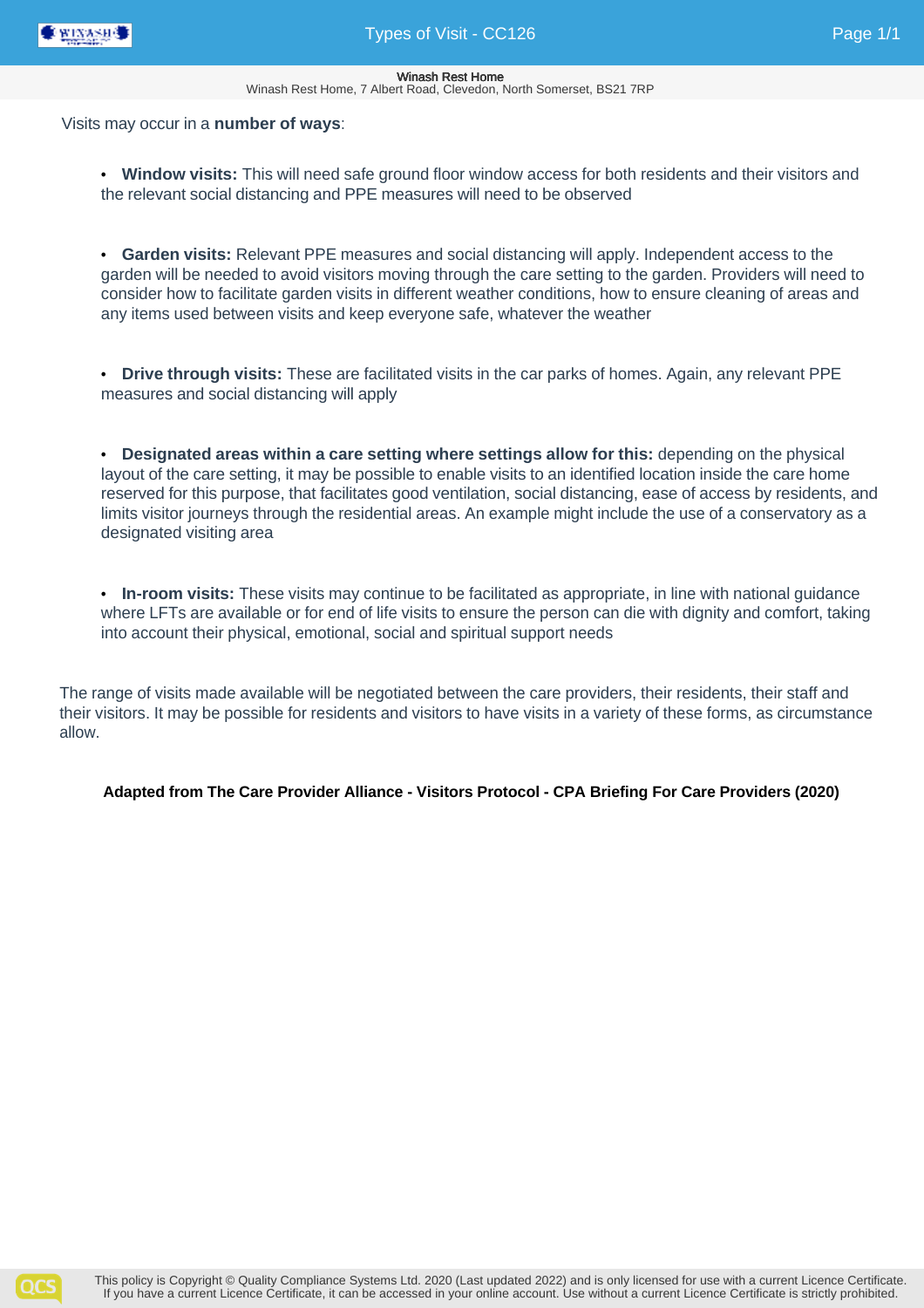

#### Winash Rest Home Winash Rest Home, 7 Albert Road, Clevedon, North Somerset, BS21 7RP

| <b>Your First Name</b>                                                                                      |          |          |
|-------------------------------------------------------------------------------------------------------------|----------|----------|
| <b>Your Surname</b>                                                                                         |          |          |
| <b>Your Address</b>                                                                                         |          |          |
| Your contact phone number                                                                                   |          |          |
| Date of your visit                                                                                          |          |          |
| Who are you visiting?                                                                                       |          |          |
| Temperature check completed?                                                                                |          |          |
| Do you have any of the following<br>symptoms?                                                               |          |          |
| • Cough                                                                                                     | Yes      | No       |
| <b>Fever</b><br>٠                                                                                           | Yes      | No       |
| <b>Loss of smell/taste</b><br>$\bullet$                                                                     | Yes      | No       |
| Have you been in contact with anyone with<br>either confirmed or suspected COVID-19<br>in the last 14 days? | Yes      | No       |
| Have you travelled overseas in the last 14<br>days?                                                         | Yes      | No       |
| Is your lateral flow test positive or<br>negative?                                                          | Positive | Negative |
| Do you consent for your information above<br>to be stored for 28 days and then<br>destroyed securely?       | Yes      | No       |

**Privacy Statement – This information is used to support COVID-19 track and trace. It will be stored confidentially and destroyed after 28 days.**

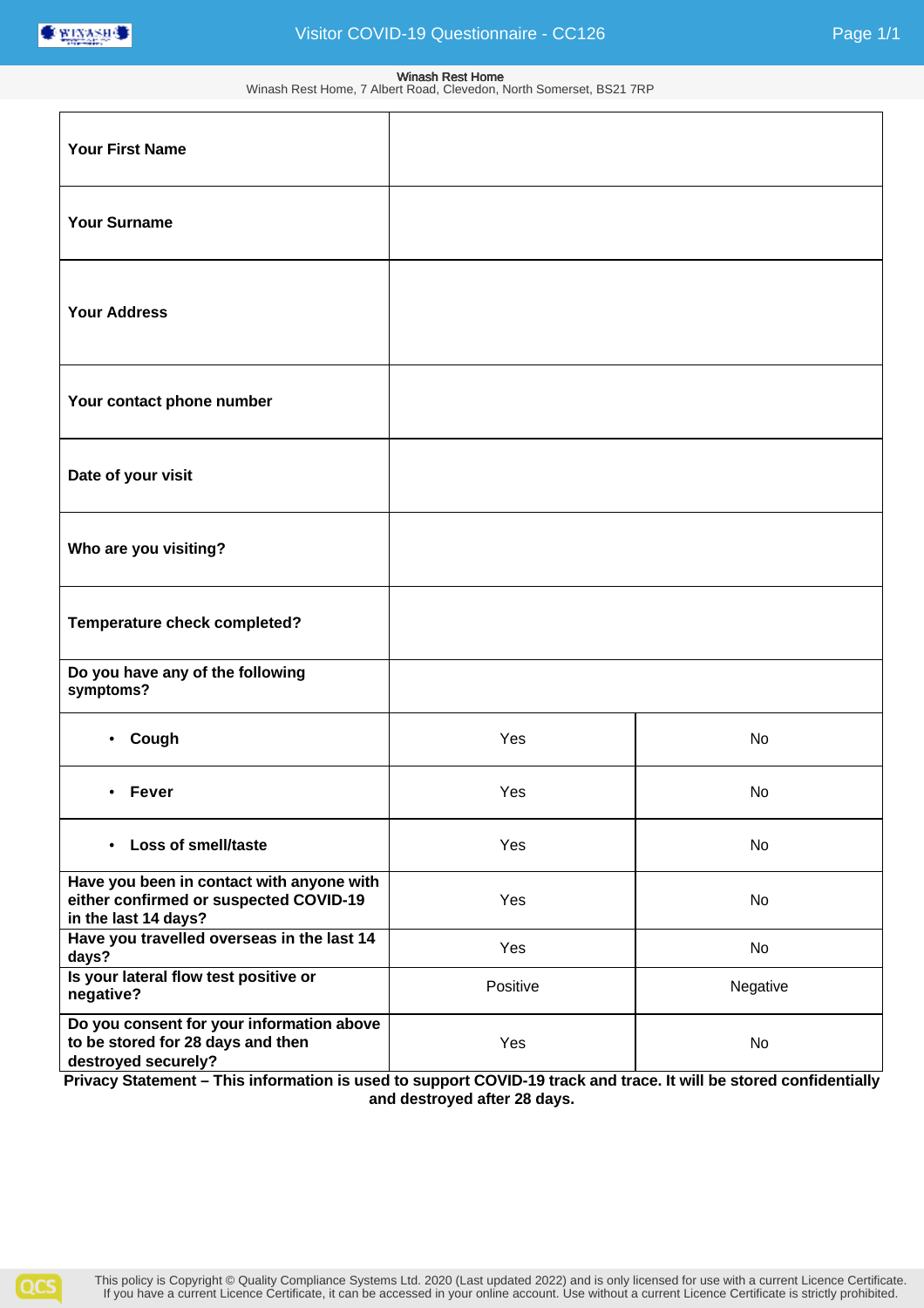#### Winash Rest Home Winash Rest Home, 7 Albert Road, Clevedon, North Somerset, BS21 7RP

## **[Insert Date]**

## Dear **[Insert Name]**,

We are pleased to announce that following recent Government guidance we are in a position to start rolling out visitor testing within our care home. This will enable us to offer regular testing of visitors, and when combined with other infection prevention and control measures (such as PPE), we can support more meaningful visits with loved ones. We are determined to work together with you to find the right balance between the benefits of visiting on wellbeing and quality of life, and the risk of transmission of COVID-19 to our staff and people who live at Winash Rest Home who may be more vulnerable to COVID-19.

We will start testing visitors from **[insert date]**. As part of our welcoming visitors back into Winash Rest Home and keeping everyone safe, we ask that you book your visits in advance.

This letter sets out more about what the testing process will involve, what it will mean for you, and other precautions we ask that you take to keep your loved ones, our other Residents and our staff safe, ensuring we fulfil our responsibility to minimise the community transmission of COVID-19.

In the event of an outbreak in Winash Rest Home, we will have to close to visitors with the exception of residents who are end of life and will do so on the advice of the Director of Public Health.

## **What does testing involve?**

You will be asked to take a test called a Lateral Flow Test (LFT). You will need to have this test before you visit face-toface. This test will check within 30 minutes if you have COVID-19. You will be asked by our staff to wash your hands and blow your nose and then swab each nostril 10 times.

It is very straightforward, and you will be supported throughout the process by a member of staff from Winash Rest Home. Full instructions will be given to you when you arrive for your visit.

## **What you will need to do:**

- Book a visit ahead of time. This allows us to space out the visits and maintain a COVID-safe environment
- Agree with your loved one who their essential care giver is. We will add this to the Care Plan. Agree who will communicate with family and friends who the essential care giver will be

## **Each Time you Visit Winash Rest Home**

- You will be provided with PPE and asked to put it on as advised by a member of staff. This will include gloves, mask and apron. See the end of this letter for a pictorial guide on how to correctly put on and take off PPE. A staff member will help you with this
- Your temperature will be taken by a member of staff
- You will be asked to sign a consent form to take the test and share personal information with us so we can record and tell you your result
- You will be checked in for your visit

## **Take your Test**

- After you check in, you will be given a swab
- You will then need to take your nose swab, supervised by one of our trained staff members. We will walk you through how to swab yourself, which will only take about 30 seconds to do
- Once you have handed over the swab, you will be asked to wait until your result is ready, which will take approximately 30 minutes
- You will need to stay in the waiting area and continue to wear the PPE provided

## **Your Results**

We will tell you your result.

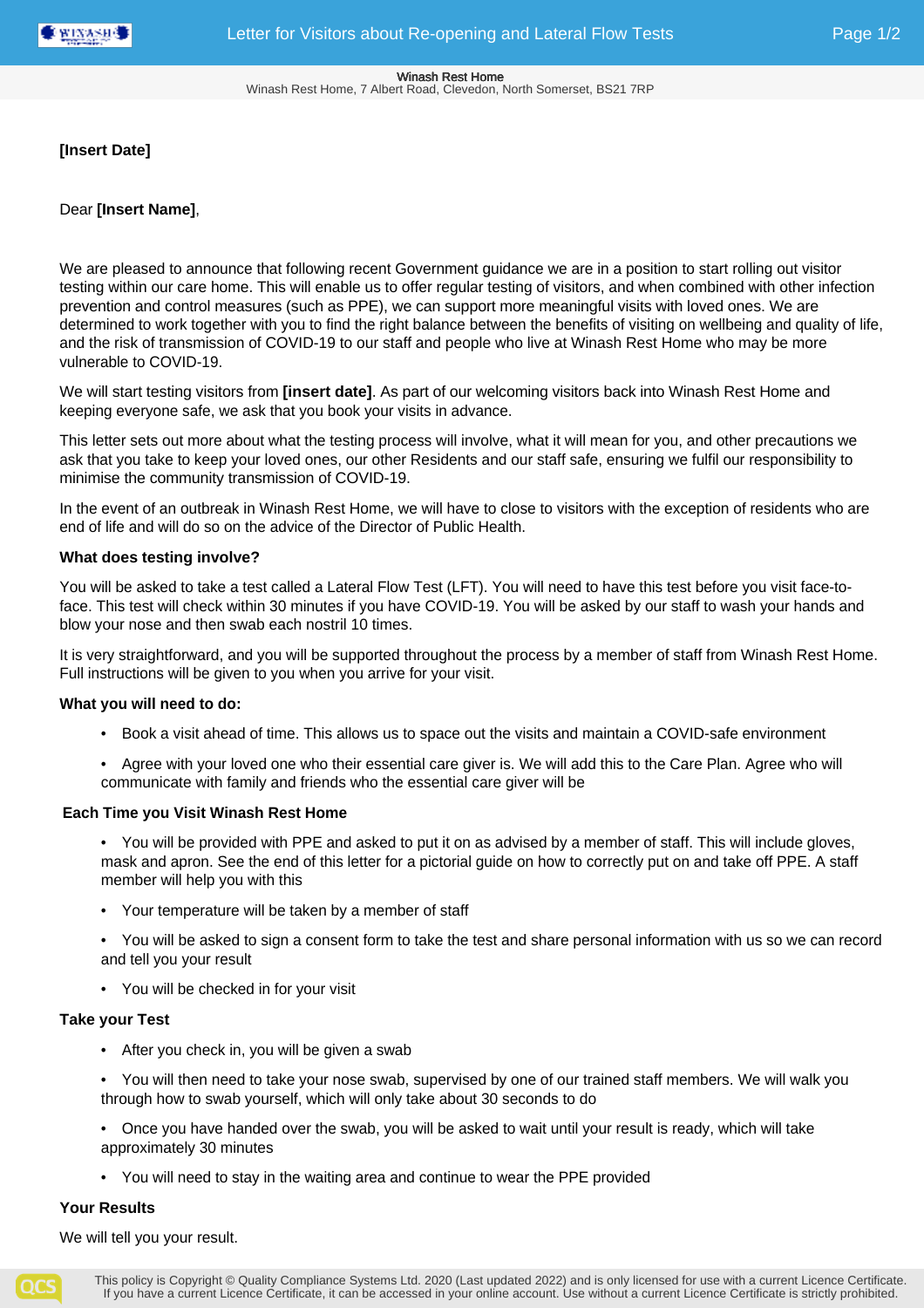

Winash Rest Home, 7 Albert Road, Clevedon, North Somerset, BS21 7RP

• **Positive:** You will not be able to visit. You must go home immediately and self-isolate. If you test positive, NHS Test & Trace may contact you to ask you for your contacts

• **Inconclusive:** We will ask you to do another LFT test. If this is inconclusive too, we will discuss your visit with you

• **Negative:** Your visit will be able to go ahead, as long as you comply with all other infection prevention and control measures (see below). This does not guarantee that you definitely do not have COVID-19, so we still need to make sure visits take place in a safe way, such as ensuring you wear your PPE at all times. If you have any questions about this, please do ask

## **It's important to recognise that a negative test will provide us with some assurance as to whether you are carrying the COVID-19 virus. However, it is not a guarantee. To keep your loved one and our care home safe, we ask that you please follow the below guidelines:**

- Stay home if you are feeling unwell, including if you have a fever, a cough or a change in your taste and smell
- Follow national guidance outside of your visit, including limiting your contact with other people and wearing a mask in public if possible
- Observe social distancing with anyone outside of your household and wash your hands regularly
- Wear PPE when moving around Winash Rest Home and during your visit

## **Can you have physical contact with your loved one?**

• Physical contact will be supported as long as infection control and prevention measures are in use

## **Please remember that you must not:**

- Take off any PPE according to guidance from the member of staff
- Enter any part of Winash Rest Home that has not been agreed by our staff

We appreciate you working with us to ensure that we can enable safe visiting and should you have any queries, please do not hesitate to ask.

Yours sincerely,

## **[Insert name]**

on behalf of Winash Rest Home

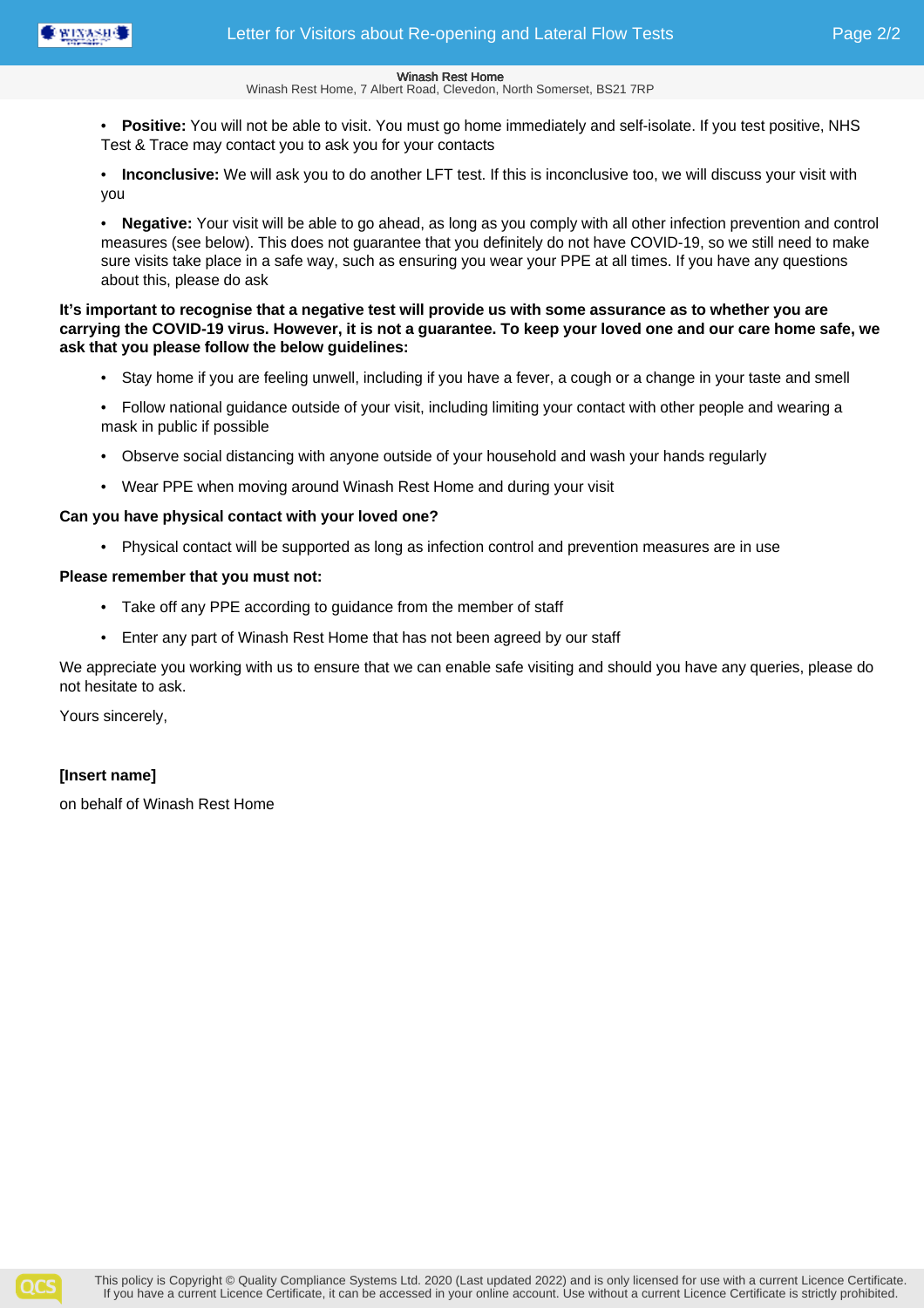

Winash Rest Home, 7 Albert Road, Clevedon, North Somerset, BS21 7RP

As the coronavirus (COVID-19) pandemic continues, we want to ensure that you are aware of what steps we are taking to protect both you as a visitor as well as our Residents. To prevent the spread of COVID-19, please ensure that you follow the Government guidance listed below:

> • Cover your mouth and nose with a tissue or your sleeve (not your hands) when you cough or sneeze

• Throw all used tissues in the bin right away and wash your hands immediately after handling used tissues

- Avoid touching your eyes, nose, or mouth
- Avoid close contact with people who have symptoms of COVID-19
- Clean and disinfect frequently touched objects and surfaces
- Do not leave your house if you are unwell

We will continue to follow all Government and Regulatory guidance including, but not limited to, UK Health Security Agency, NHS, HSE and the CQC, to protect our employees, Residents and any visitors during this time.

I understand that the symptoms listed below are representative of COVID-19:

- Fever
- **New or Continuous Cough**
- Loss of Smell or Taste

| <b>Visitor's Statement</b>                                                                                                                                                                                                   | Yes | <b>No</b> | <b>Initials</b> |
|------------------------------------------------------------------------------------------------------------------------------------------------------------------------------------------------------------------------------|-----|-----------|-----------------|
| I confirm that if I display any of these symptoms, I will not come to visit.                                                                                                                                                 |     |           |                 |
| I confirm that if I display any of these symptoms whilst visiting, I will report this to the<br>manager and leave immediately.                                                                                               |     |           |                 |
| I confirm, to the best of my knowledge, that I have not had close contact with an<br>individual confirmed or suspected of having COVID-19 in the past 10 days, including<br>within my household.                             |     |           |                 |
| I understand that close contact can occur from being within approximately 2<br>metres of someone with COVID-19 for a prolonged period, or by having direct<br>contact with infectious secretions from someone with COVID-19. |     |           |                 |
| I confirm I have not travelled from a high-risk area.                                                                                                                                                                        |     |           |                 |

## **COVID-19 Throat and Nose Swabbing**

The Government offers testing for anyone who has symptoms of COVID-19. They are also prioritising essential workers, Residents and visitors to care homes. Staff in care homes and Residents can apply for testing whether they have symptoms or not. More information can be found at https://www.gov.uk/guidance/coronavirus-covid-19-gettingtested#who-can-be-tested.

To ensure the safety and wellbeing of our employees and Residents, we want to ensure that we reduce the risk of the virus. COVID-19 does not affect everyone in the same way and, therefore, some people may not always have the symptoms described above. We therefore seek your consent to undertake a nose and throat swab test following Government guidelines and procedures before visiting a Resident.

We will ensure that we retain any personal, sensitive information in relation to your health, including COVID-19 swab testing results in line with our policy on data protection. Your result will be provided to you. We request that you share your result with the service before visiting can take place.